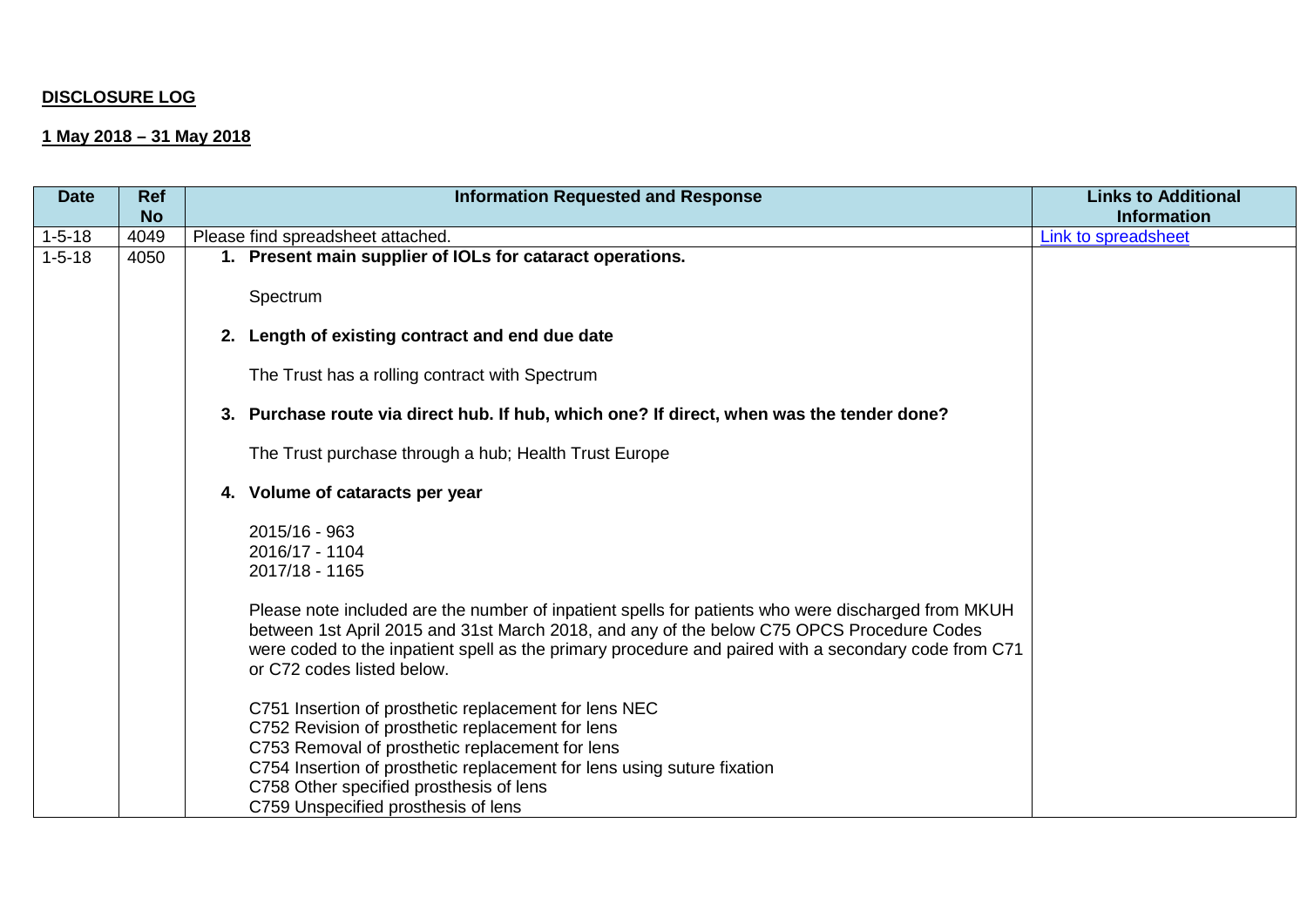|              |      | C711 Simple linear extraction of lens                                                                     |  |
|--------------|------|-----------------------------------------------------------------------------------------------------------|--|
|              |      | C712 Phacoemulsification of lens                                                                          |  |
|              |      | C718 Other specified extracapsular extraction of lens                                                     |  |
|              |      | C719 Unspecified extracapsular extraction of lens                                                         |  |
|              |      | C721 Forceps extraction of lens                                                                           |  |
|              |      | C722 Suction extraction of lens                                                                           |  |
|              |      | C723 Cryoextraction of lens                                                                               |  |
|              |      | C728 Other specified intracapsular extraction of lens                                                     |  |
|              |      | C729 Unspecified intracapsular extraction of lens                                                         |  |
|              |      | We have also counted rare cases where 'C712 Phacoemulsification of lens' was assigned as the              |  |
|              |      | primary procedure.                                                                                        |  |
|              |      | Patient admissions have been provided rather than procedures, however, usually only one cataract          |  |
|              |      | operation would be carried out per admission.                                                             |  |
|              |      | 5. Contact details of the Clinical and Purchasing person who head up the decision making                  |  |
|              |      | processes for IOL choice.                                                                                 |  |
|              |      | Please note individual staff details are exempt under Section 40, Personal Information (where             |  |
|              |      | disclosure may contravene the Data Protection Act) unless permission to release is given or the           |  |
|              |      | information is already in the public domain.                                                              |  |
| $2 - 5 - 18$ | 4051 | 1. The number of overseas visitors, migrants and former UK residents who have been charged upfront        |  |
|              |      | for healthcare treatment by the Trust since October 2017 (excluding private patients using paid-for       |  |
|              |      | services offered by the Trust)                                                                            |  |
|              |      | 2. The total costs charged for the treatments referred to in question 1                                   |  |
|              |      | 3. The number of overseas visitors, migrants and former UK residents who have been refused                |  |
|              |      | healthcare treatment by the Trust since October 2017 because they did not pay upfront charges that        |  |
|              |      |                                                                                                           |  |
|              |      | were imposed (excluding private patients using paid-for services offered by the Trust)                    |  |
|              |      | 4. Any data the Trust holds on the reasons for the refusal/inability of the patients referred in response |  |
|              |      | to question 3 to pay the imposed upfront charges                                                          |  |
|              |      | 5. Any data the Trust holds on the conditions the patients referred to in response to question 3          |  |
|              |      |                                                                                                           |  |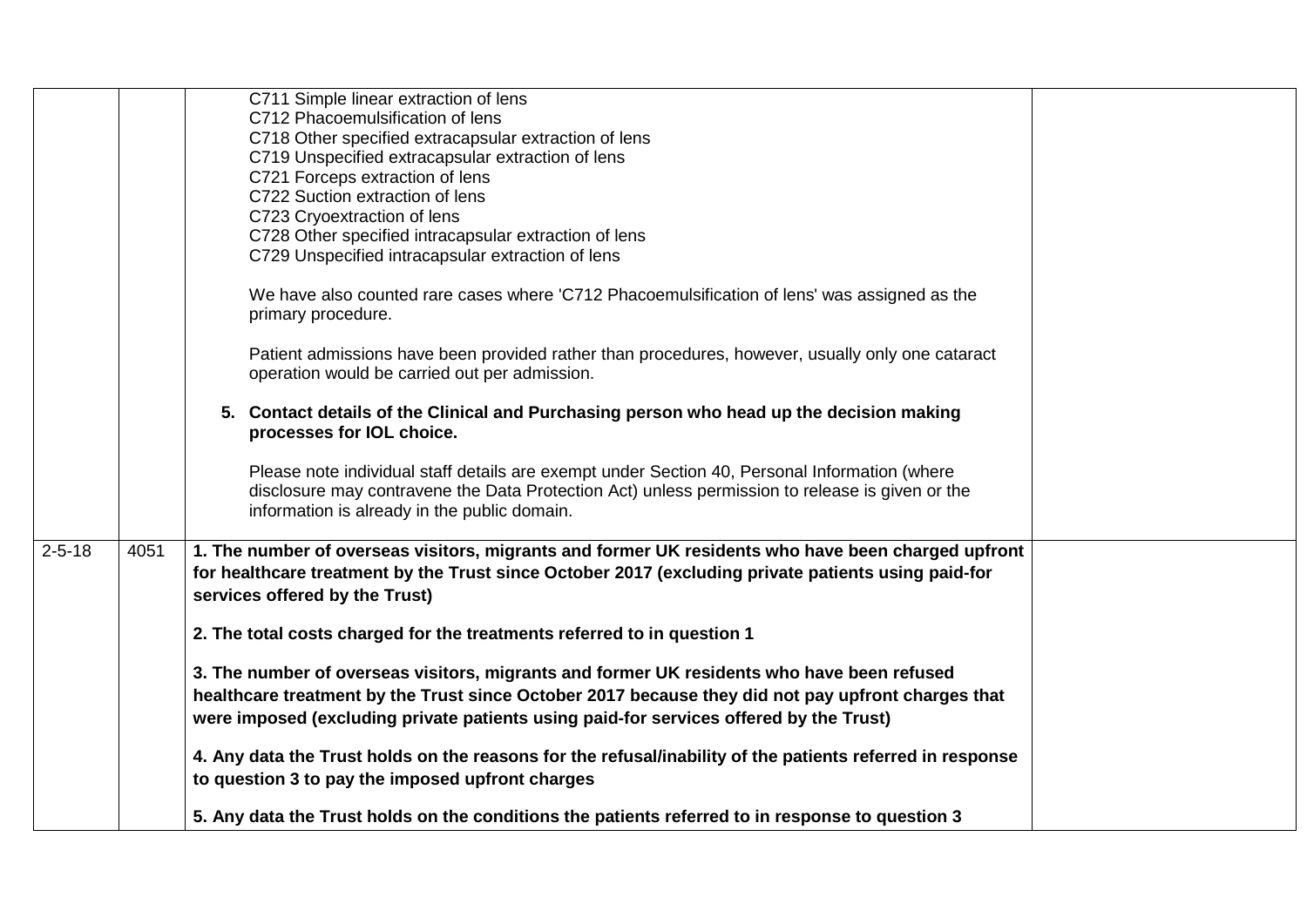|              |      | wished to be treated for, or alternatively the treatments that were subject to the imposed charges<br>(these may be grouped into over-arching categories for data protection reasons)<br>The Trust does not record the information requested in an easily obtainable format. However, please see<br>figures below which we hope you will find useful.<br>Between October 2017 and April 2018:<br>• £163,219 was raised relating to 66 invoices<br>£32,241 has been paid for 16 invoices<br>£130,979 remains outstanding relating to 50 invoices                           |  |
|--------------|------|---------------------------------------------------------------------------------------------------------------------------------------------------------------------------------------------------------------------------------------------------------------------------------------------------------------------------------------------------------------------------------------------------------------------------------------------------------------------------------------------------------------------------------------------------------------------------|--|
| $3 - 5 - 18$ | 4052 | I understand your trust uses external providers to deliver some aspects of your trusts ophthalmology<br>service. Please kindly outline which suppliers you utilise and the total amount spent for Insourced or<br>outsourced ophthalmology services during the months of November 2017 - March 2018:                                                                                                                                                                                                                                                                      |  |
|              |      | I can confirm the Trust did not outsource any ophthalmology services during the months of November 2017 –<br>March 2018.                                                                                                                                                                                                                                                                                                                                                                                                                                                  |  |
| $3 - 5 - 18$ | 4053 | Spend on agency recruitment fees for permanent staff (not including salaries) - medical staff<br>$\mathbf{1}$ .<br>£10,352.80<br>2.<br>Spend on agency recruitment fees for permanent staff (not including salaries) - nursing staff<br>£0<br>Spend on agency recruitment fees for permanent staff (not including salaries) - allied health<br>3.<br>professionals (AHPs) and health science services (HSS) staff<br>£168.86<br>Spend on agency recruitment fees for permanent staff (not including salaries) – non medical,<br>4.<br>non clinical (NMNC) staff<br>£5,008 |  |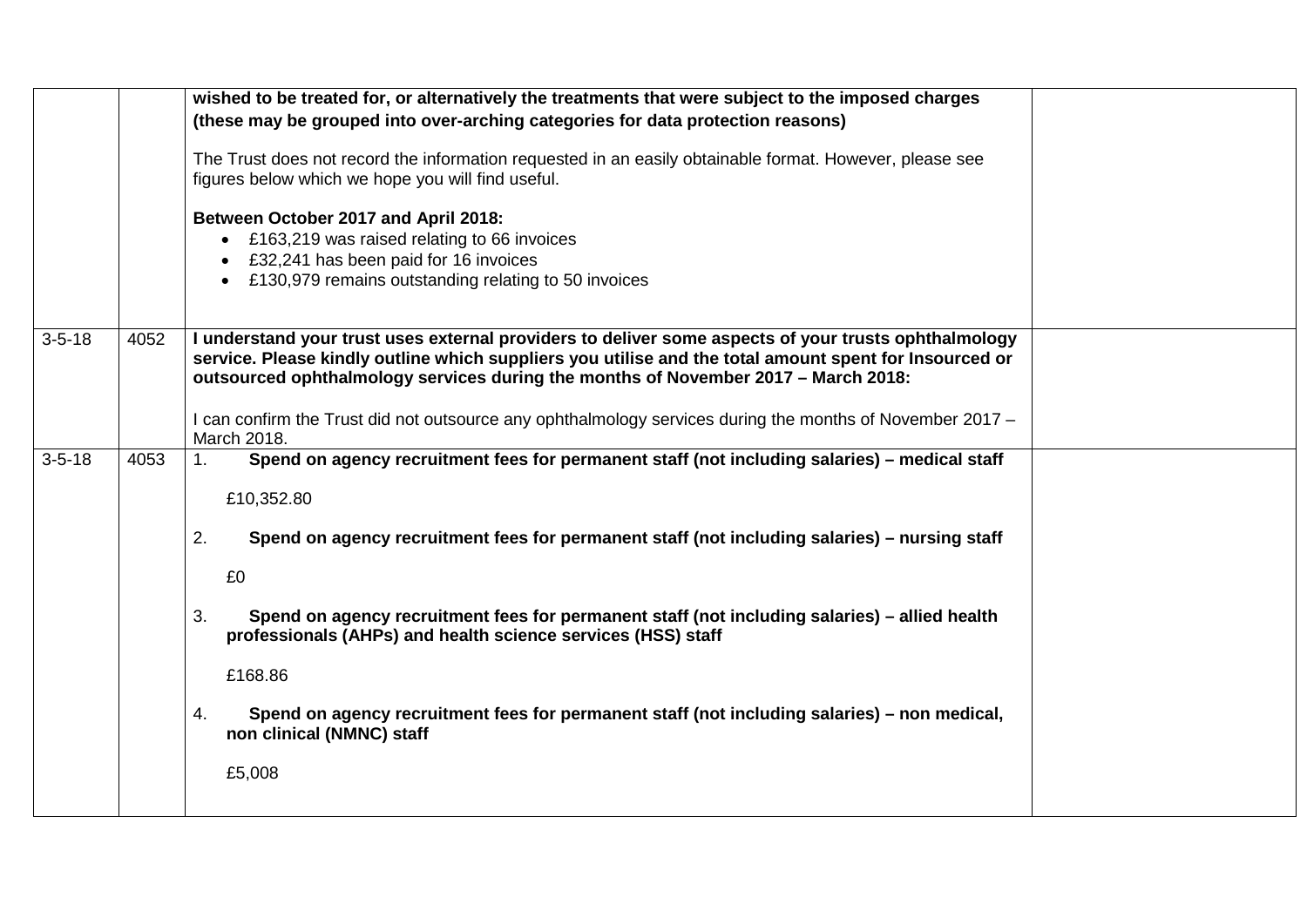| $3 - 5 - 18$ | 4054 | 1.<br>Internal spend bank staff management                                                                                                                                              |
|--------------|------|-----------------------------------------------------------------------------------------------------------------------------------------------------------------------------------------|
|              |      | $2017 - 2018$<br>£177k                                                                                                                                                                  |
|              |      | Outsourced spend on bank staff management                                                                                                                                               |
|              |      | N/A - The Trust do not outsource bank staff management.                                                                                                                                 |
| $3 - 5 - 18$ | 4055 | Please provide your spend on recruitment process outsourcing in the last available full financial year                                                                                  |
|              |      | (please note the year in your response).                                                                                                                                                |
|              |      | All recruitment is done in house therefore there are no outsourcing costs.                                                                                                              |
| $8 - 5 - 18$ | 4056 | Do you have a fracture clinic service at your trust?<br>1.<br>Yes                                                                                                                       |
|              |      | If so, do you have a fracture liaison nurse, or fracture liaison services for your patients?<br>2.<br>Yes                                                                               |
|              |      | If so, is this service commissioned by the acute trust, or the CCG?<br>3.<br><b>Acute Trust</b>                                                                                         |
|              |      | Please provide a list of all the CCGs which commission your services.<br>4.<br>N/A                                                                                                      |
|              |      | If your fracture liason service is commissioned by CCGs, which CCGs commission you to provide<br>5.<br>the fracture liaison service?<br>N/A                                             |
| $8 - 5 - 18$ | 4057 | 1) How many members of staff (including former members of staff and locum staff working for the<br>Trust) has the Trust investigated using RIPA powers? Please break this down by year. |
|              |      | 2) What type of investigation was done under RIPA? E.g. copies of emails, internet history, etc?                                                                                        |
|              |      | I can confirm the Trust has not carried out any RIPA investigations in the last 3 years.                                                                                                |
| $8 - 5 - 18$ | 4058 | 1. The name of your supplier for electricity and gas, for each year as far back as possible without<br>incurring unreasonable cost or working time for you.:                            |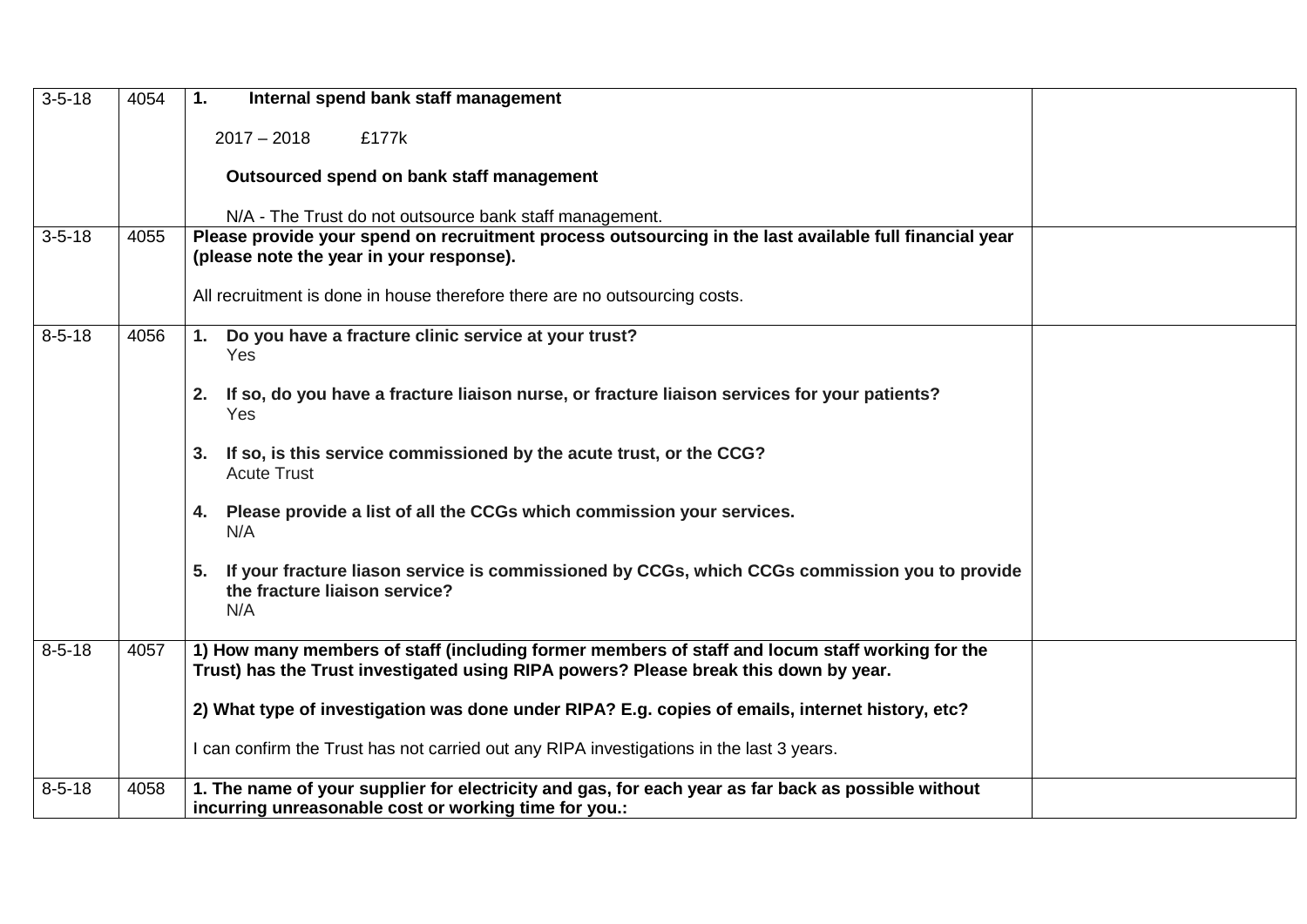|              |                                                                                                                                                     | Gas Supplier - Corona                                                                                                                                                                                                                                                                        |                                                                                               |  |  |  |  |
|--------------|-----------------------------------------------------------------------------------------------------------------------------------------------------|----------------------------------------------------------------------------------------------------------------------------------------------------------------------------------------------------------------------------------------------------------------------------------------------|-----------------------------------------------------------------------------------------------|--|--|--|--|
|              |                                                                                                                                                     | <b>Electricity Supplier - EDF Electricity</b>                                                                                                                                                                                                                                                |                                                                                               |  |  |  |  |
|              |                                                                                                                                                     |                                                                                                                                                                                                                                                                                              | 2. The unit rate and standing charge you are currently being charged by your energy supplier. |  |  |  |  |
|              |                                                                                                                                                     | Corona unit rate £0.01787<br>Standing charges CCL rate £0.00198<br>Combined 'daily rate' £153.65<br>EDF unit rate £0.07397 (ex VAT)<br>Average total unit rate of various other charges Inc. CCL £0.0225<br>3. The cost of your energy bill for the past 12 months, for electricity and gas. |                                                                                               |  |  |  |  |
|              |                                                                                                                                                     | EDF Electricity Jan to Dec 2017 £1,200,223.41 (Inc. VAT)                                                                                                                                                                                                                                     |                                                                                               |  |  |  |  |
|              |                                                                                                                                                     |                                                                                                                                                                                                                                                                                              | Corona Gas Jan to Dec 2017 £563,926.34 (Inc. VAT)                                             |  |  |  |  |
| $8 - 5 - 18$ | 1. Spend on temporary staff through the trust's staff bank<br>4059<br>Bank £13,087k Locums £1,985k (not sure if they'll want this figure including? |                                                                                                                                                                                                                                                                                              |                                                                                               |  |  |  |  |
|              |                                                                                                                                                     | Spend on temporary staff through agencies<br>2.                                                                                                                                                                                                                                              |                                                                                               |  |  |  |  |
|              |                                                                                                                                                     | Total agency spend £11,451k                                                                                                                                                                                                                                                                  |                                                                                               |  |  |  |  |
|              |                                                                                                                                                     |                                                                                                                                                                                                                                                                                              |                                                                                               |  |  |  |  |
|              |                                                                                                                                                     | а.                                                                                                                                                                                                                                                                                           | Spend on temporary staff by agency (agency names can be anonymised if necessary)              |  |  |  |  |
|              |                                                                                                                                                     |                                                                                                                                                                                                                                                                                              | £K                                                                                            |  |  |  |  |
|              |                                                                                                                                                     | Supplier A                                                                                                                                                                                                                                                                                   | 3664.59                                                                                       |  |  |  |  |
|              |                                                                                                                                                     | Supplier B                                                                                                                                                                                                                                                                                   | 655.62                                                                                        |  |  |  |  |
|              |                                                                                                                                                     | Supplier C                                                                                                                                                                                                                                                                                   | 426.07                                                                                        |  |  |  |  |
|              |                                                                                                                                                     | Supplier D                                                                                                                                                                                                                                                                                   | 276.35                                                                                        |  |  |  |  |
|              |                                                                                                                                                     | Supplier E                                                                                                                                                                                                                                                                                   | 127.85                                                                                        |  |  |  |  |
|              |                                                                                                                                                     | Supplier F                                                                                                                                                                                                                                                                                   | 125.78                                                                                        |  |  |  |  |
|              |                                                                                                                                                     | Supplier G                                                                                                                                                                                                                                                                                   | 92.98                                                                                         |  |  |  |  |
|              |                                                                                                                                                     | Supplier H                                                                                                                                                                                                                                                                                   | 72.88                                                                                         |  |  |  |  |
|              |                                                                                                                                                     | Supplier I                                                                                                                                                                                                                                                                                   | 69.03                                                                                         |  |  |  |  |
|              |                                                                                                                                                     | Supplier J                                                                                                                                                                                                                                                                                   | 68.44                                                                                         |  |  |  |  |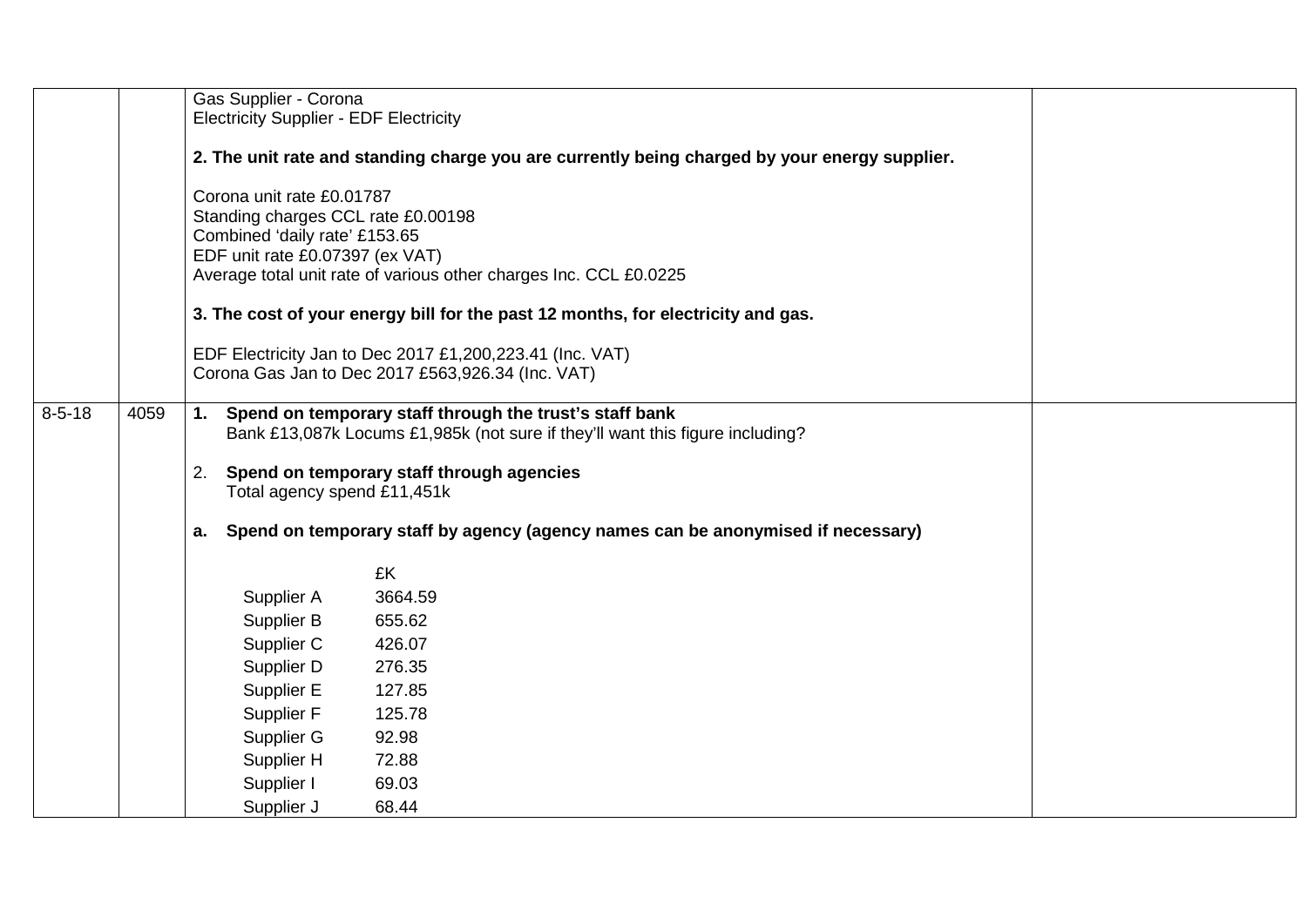| $8 - 5 - 18$  | 4060 | Please provide the following information that you have pertaining to your spend on temporary nursing<br>staff in the last full available financial year (please note the year in your response). |                              |
|---------------|------|--------------------------------------------------------------------------------------------------------------------------------------------------------------------------------------------------|------------------------------|
|               |      |                                                                                                                                                                                                  |                              |
|               |      | Figures below relate to financial year 2017/18.                                                                                                                                                  |                              |
|               |      | Spend on temporary nursing staff through your staff bank, by band (1-9)<br>1.<br>£7,527k                                                                                                         |                              |
|               |      | 2.<br>Spend on temporary nursing staff through agencies, by band (1-9)<br>£5,269k                                                                                                                |                              |
| $8 - 5 - 18$  | 4061 | Please find attached completed spreadsheet.                                                                                                                                                      | Link to spreadsheet          |
| $9 - 5 - 18$  | 4062 | Please see spreadsheet attached.                                                                                                                                                                 | Link to spreadsheet          |
| $9 - 5 - 18$  | 4063 | Under the freedom of information please can I request the following information:                                                                                                                 |                              |
|               |      | 1. The name and email address of your Clinical Director of Pathology                                                                                                                             |                              |
|               |      | 2. The name and email address of your Service manager of Pathology                                                                                                                               |                              |
|               |      | 3. The name and email address of your Lead Pathologist                                                                                                                                           |                              |
|               |      | The Trust organisational structure can be found on our website at :                                                                                                                              |                              |
|               |      | http://www.mkhospital.nhs.uk/images/comms/BoD/MKUH_Org_Chart_Spring_2017_web.pdf                                                                                                                 |                              |
|               |      | Please note details relating to individual members of staff outside of those on the website are exempt under                                                                                     |                              |
|               |      | Section 40 Personal Information (where disclosure may contravene the Data Protection Act).                                                                                                       |                              |
| $9 - 5 - 18$  | 4064 | Please can you let me know: During the last financial year (FY 17/18,) the total amount spent on                                                                                                 |                              |
|               |      | replacing patients damaged or broken spectacles (glasses,) hearing aids and dental prostheses.<br>A total for all items would be great. There is no need for costs by impairment device type.    |                              |
|               |      |                                                                                                                                                                                                  |                              |
|               |      | The Trust does not offer a service that replaces broken spectacles or dental prostheses. These services will<br>be carried out in the community.                                                 |                              |
|               |      |                                                                                                                                                                                                  |                              |
|               |      | With regards to hearing aids, the Trust does not record this information.                                                                                                                        |                              |
|               |      | However, in the financial year requested, £125.00 was spent on reimbursements for replacements procured                                                                                          |                              |
|               |      | by the patients, and reclaimed via the Losses and Special Payments Committee. These are not items directly<br>replaced by the trust.                                                             |                              |
| $10 - 5 - 18$ | 4065 | Please see spreadsheet attached.                                                                                                                                                                 | Link to spreadsheet          |
| $10 - 5 - 18$ | 4066 | Can you update the attached spreadsheet where we ask about general IT infrastructure please?                                                                                                     | Link to spreadsheet template |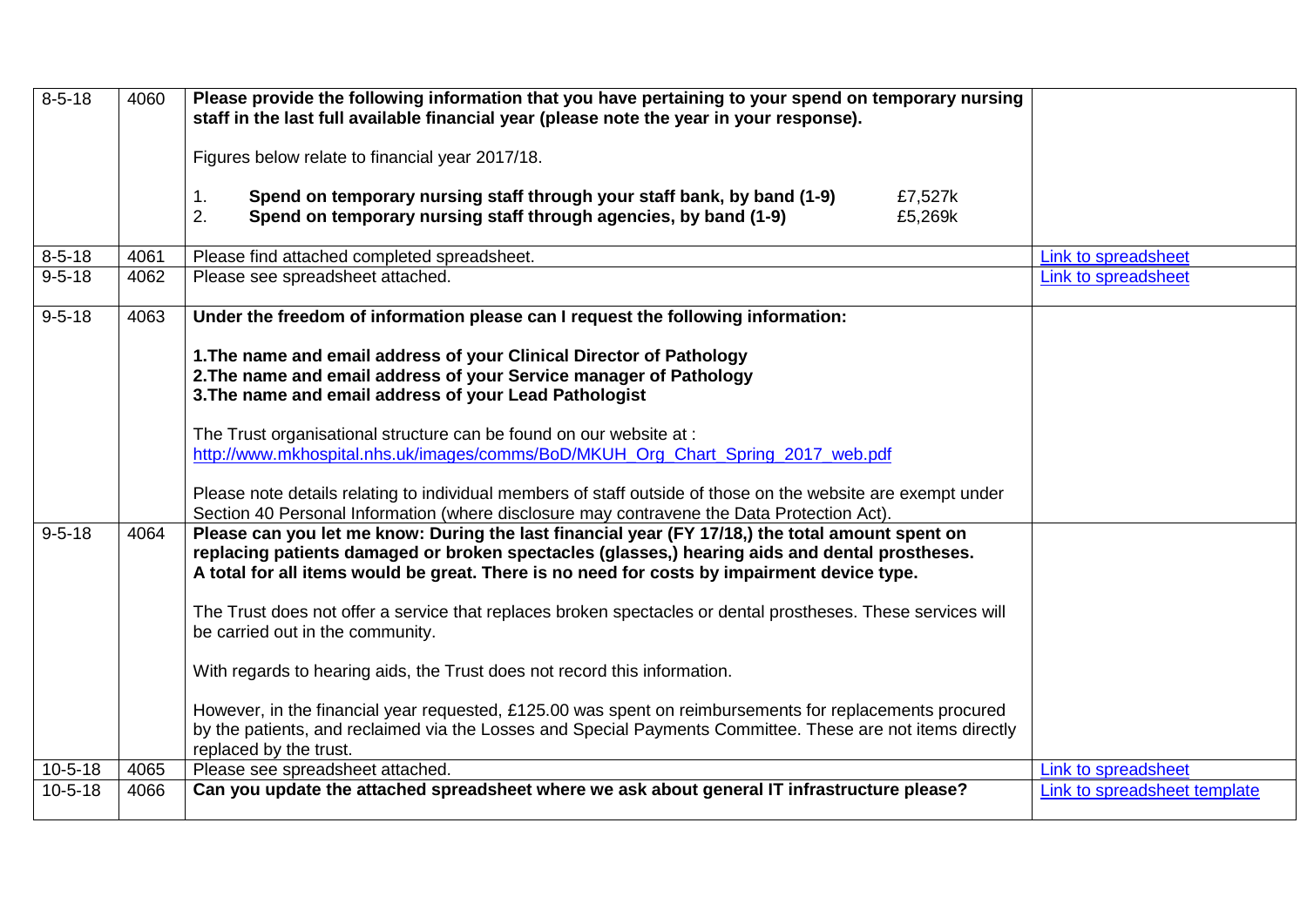|               |      | The Trust has produced a document entitled "IT FOI Answers" which can be found on the website at                                                                                                                                                                                                                                                                                    |  |
|---------------|------|-------------------------------------------------------------------------------------------------------------------------------------------------------------------------------------------------------------------------------------------------------------------------------------------------------------------------------------------------------------------------------------|--|
|               |      | http://www.mkhospital.nhs.uk/index.php?view=download&alias=1559-it-foi-answers&category_slug=freedom-                                                                                                                                                                                                                                                                               |  |
|               |      | of-information-foi-disclosure-logs-2017&option=com docman&layout=table&Itemid=700                                                                                                                                                                                                                                                                                                   |  |
|               |      |                                                                                                                                                                                                                                                                                                                                                                                     |  |
|               |      | If you cannot find the information you are looking for within this document please come back to me and I will                                                                                                                                                                                                                                                                       |  |
|               |      | endeavour to respond as soon as possible.                                                                                                                                                                                                                                                                                                                                           |  |
| $10 - 5 - 18$ | 4067 | Can you kindly let me know which sexual health software, your sexual health clinics are using, across<br>the trust, please?                                                                                                                                                                                                                                                         |  |
|               |      | Blithe Lilie is the current software used by the Sexual Health & HIV services                                                                                                                                                                                                                                                                                                       |  |
|               |      | Can you also let me know the contract renewal dates, please?                                                                                                                                                                                                                                                                                                                        |  |
|               |      | Recent approval of 2018/19 support renewal (i.e., standard maintenance charges for the Lilie system) is for<br>1st Jul 2018 to 31st December 2018                                                                                                                                                                                                                                   |  |
|               | 4068 | Duplicate request                                                                                                                                                                                                                                                                                                                                                                   |  |
| $14 - 5 - 18$ | 4069 | Please tell me approximately how much was spent from public funds to set up this new system                                                                                                                                                                                                                                                                                         |  |
|               |      | Section 43 is a qualified exemption, and we are required to assess as objectively as possible whether the<br>balance of public interest favours disclosing or withholding the information. Our view that section 43 applies to<br>your request is based on the judgement that the Trusts ability to purchase products at a competitive price<br>would be compromised by disclosure. |  |
| $14 - 5 - 18$ | 4070 | 1. The supplier who provides the software to the organisation?                                                                                                                                                                                                                                                                                                                      |  |
|               |      | N/A                                                                                                                                                                                                                                                                                                                                                                                 |  |
|               |      | 2. The cost associated with the software. Please provide me with the annual spend.                                                                                                                                                                                                                                                                                                  |  |
|               |      | N/A                                                                                                                                                                                                                                                                                                                                                                                 |  |
|               |      | 3. What is the brand of the software?                                                                                                                                                                                                                                                                                                                                               |  |
|               |      | N/A                                                                                                                                                                                                                                                                                                                                                                                 |  |
|               |      | 4. What is the duration of the contract?                                                                                                                                                                                                                                                                                                                                            |  |
|               |      | N/A                                                                                                                                                                                                                                                                                                                                                                                 |  |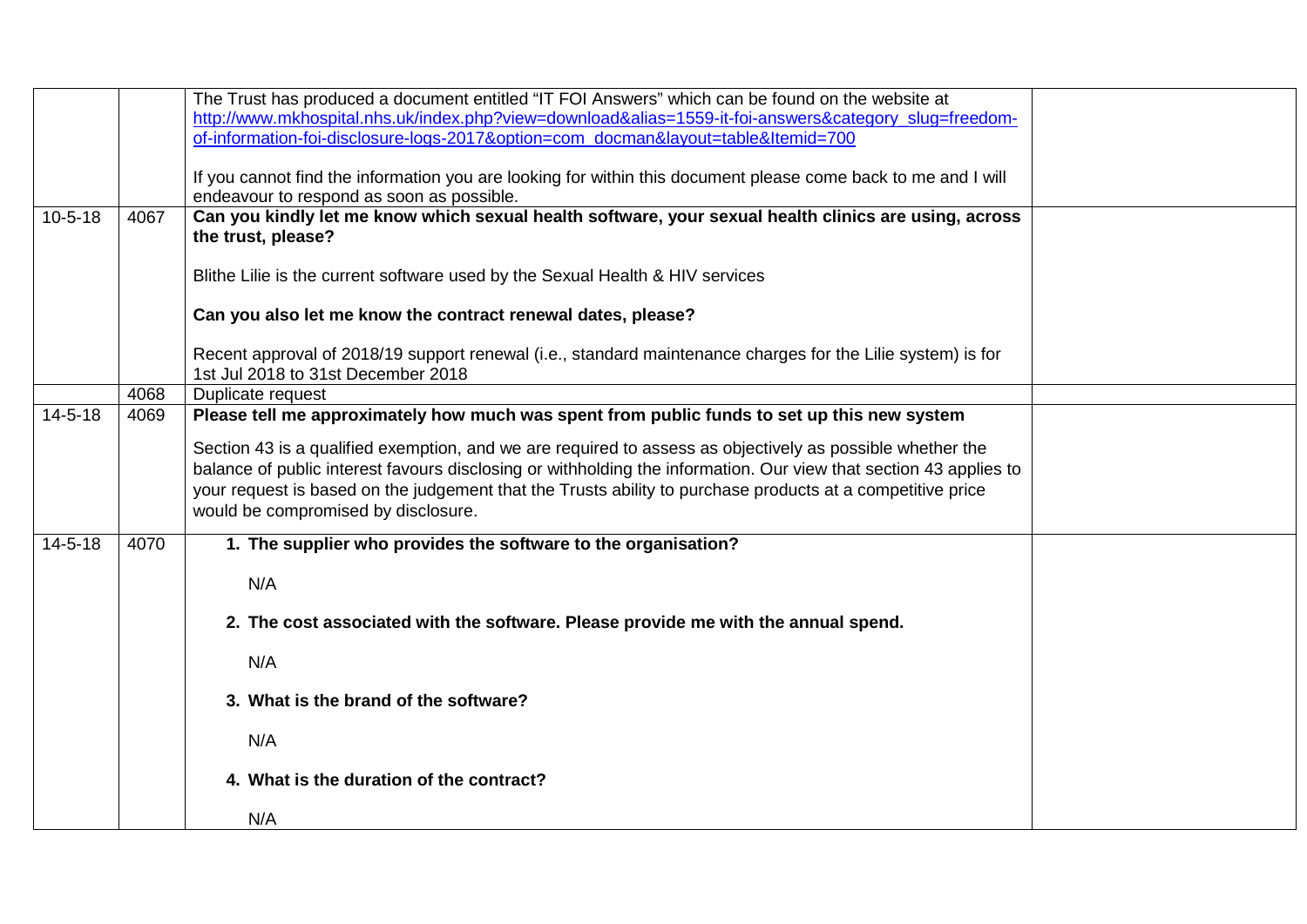| 5. When does this contract expires?                                                                                                                                                                            |  |
|----------------------------------------------------------------------------------------------------------------------------------------------------------------------------------------------------------------|--|
| N/A                                                                                                                                                                                                            |  |
| 6. When does the organisation plan to review this contract?                                                                                                                                                    |  |
| N/A                                                                                                                                                                                                            |  |
| 7. Can you please provide me with the contract description of the services provided under the<br>agreement with the supplier? This also includes potential extensions and support and<br>maintenance services. |  |
| N/A                                                                                                                                                                                                            |  |
| 8. What is the organisation's annual energy spend for the following:                                                                                                                                           |  |
| a. Electricity - EDF Electricity Jan to Dec 2017 £1,200,223.41 (inc VAT)                                                                                                                                       |  |
| b. Gas - Corona Gas Jan to Dec 2017 £563,926.34 (inc VAT)                                                                                                                                                      |  |
| c. Water - Anglian Water Jan to Dec 2017 £276,991 (NIL VAT)                                                                                                                                                    |  |
| 9. What is the total number of meter points for Electricity for:                                                                                                                                               |  |
| N/A<br>a. Non Half Hourly (NHH) meter points                                                                                                                                                                   |  |
| b. Half Hourly (HH) meter points<br>$\overline{2}$                                                                                                                                                             |  |
| 10. What is the total number of Gas meter points?                                                                                                                                                              |  |
| $\overline{2}$                                                                                                                                                                                                 |  |
| 11. What is the total number of Water meter points?                                                                                                                                                            |  |
|                                                                                                                                                                                                                |  |
|                                                                                                                                                                                                                |  |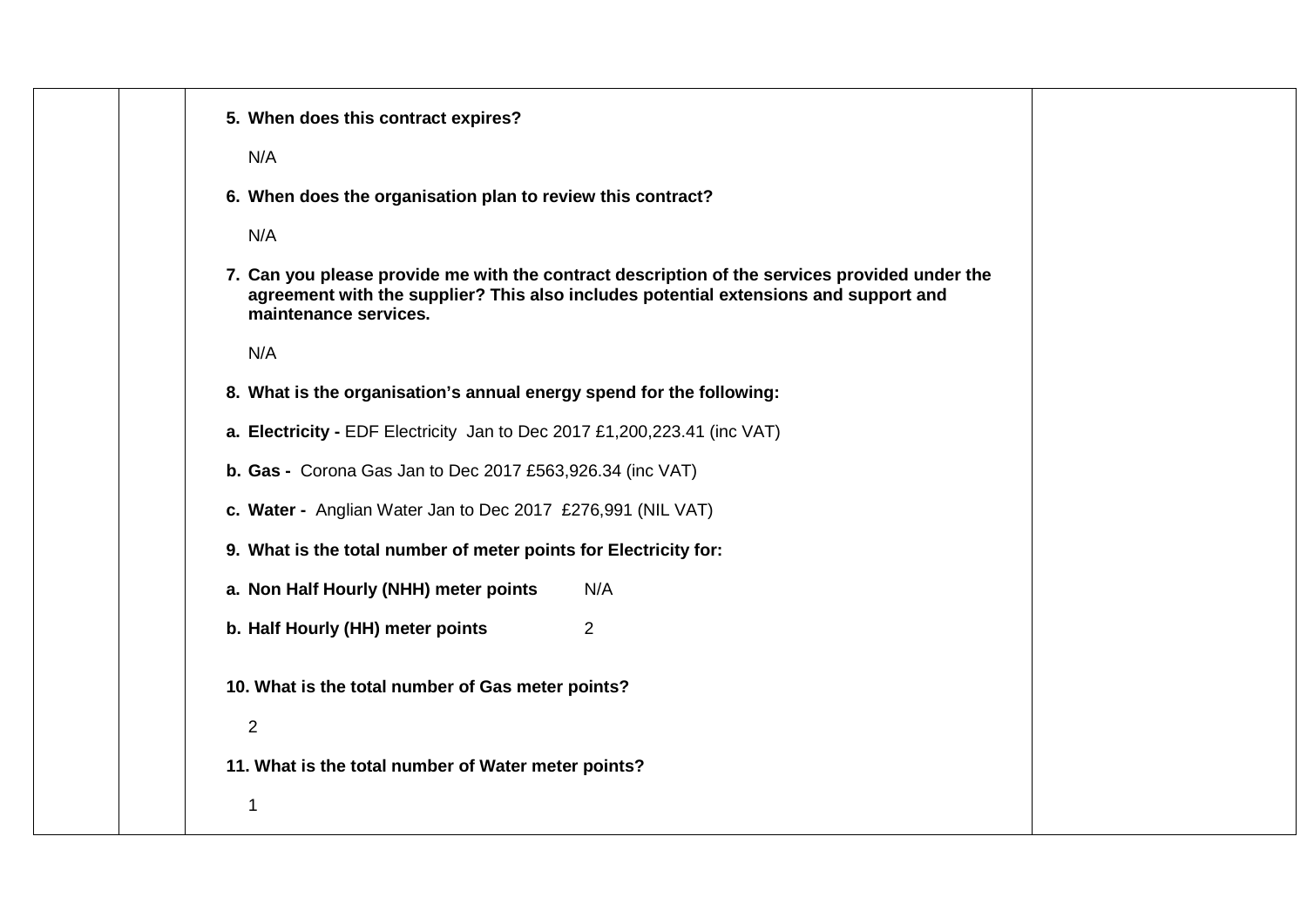|               |      | 12. What is the total number of meter points for specialist gases and liquids?                                                                                                                                                                                      |  |
|---------------|------|---------------------------------------------------------------------------------------------------------------------------------------------------------------------------------------------------------------------------------------------------------------------|--|
|               |      | N/A                                                                                                                                                                                                                                                                 |  |
|               |      | 13. Can you please provide me with the contact details of the key person responsible for this<br>contract or around energy management.                                                                                                                              |  |
|               |      | Phil Eagles Associate Director of Estates                                                                                                                                                                                                                           |  |
|               |      | 14. Can you please send me the organisations' energy management strategy/plan that covers<br>2018?                                                                                                                                                                  |  |
|               |      | N/A                                                                                                                                                                                                                                                                 |  |
| $14 - 5 - 18$ | 4071 | Please provide the information for all questions for the calendar years 2012, 2013, 2014, 2015, 2016,<br>and 2017 (if available).                                                                                                                                   |  |
|               |      | How many women accessed pregnancy termination services provided by your NHS<br>$\bullet$<br>organisation in each of the listed years?                                                                                                                               |  |
|               |      | N/A                                                                                                                                                                                                                                                                 |  |
|               |      | How many women accessed pregnancy termination services provided by your NHS<br>$\bullet$<br>organisation in each of the listed years - pre six weeks gestation/between six and 12 weeks<br>gestation/between 12 and 20 weeks/between 20 and 24 weeks/post 24 weeks? |  |
|               |      | N/A                                                                                                                                                                                                                                                                 |  |
|               |      | How many women had a termination by mifepristone and misoprostol medication in each of<br>$\bullet$<br>the listed years? '(The abortion pill')                                                                                                                      |  |
|               |      | N/A                                                                                                                                                                                                                                                                 |  |
|               |      | I can confirm the Trust do not offer a pregnancy termination service. The Trust will only perform a<br>termination is there a complication with the foetus but not for an unwanted pregnancy.                                                                       |  |
|               |      | How many centres in your Trust offer pregnancy termination services?<br>$\bullet$                                                                                                                                                                                   |  |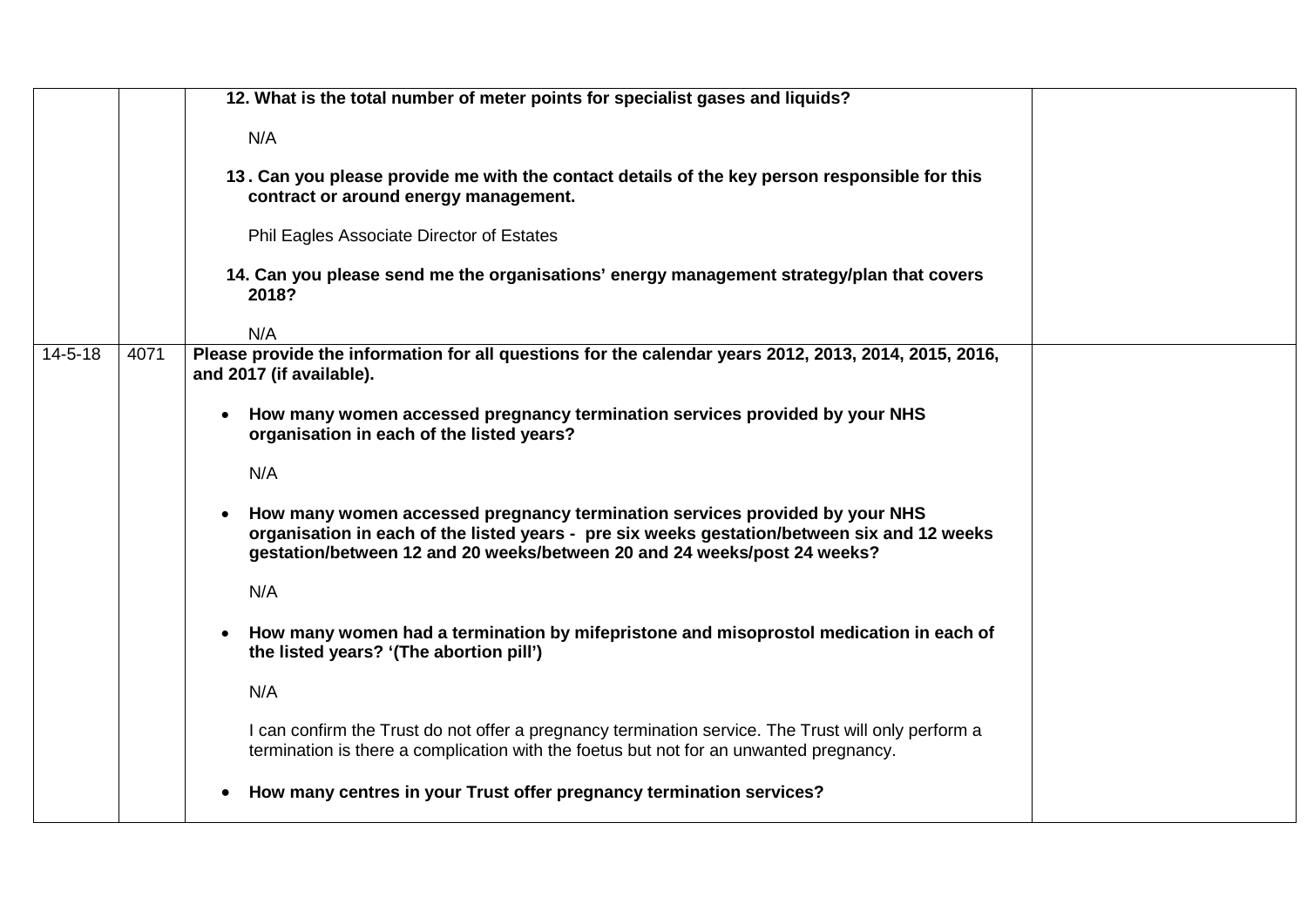| N/A                     |                                                                                                                                                                                                                                                                                         |
|-------------------------|-----------------------------------------------------------------------------------------------------------------------------------------------------------------------------------------------------------------------------------------------------------------------------------------|
|                         | What are their locations?                                                                                                                                                                                                                                                               |
| N/A                     |                                                                                                                                                                                                                                                                                         |
|                         | How many people accessed contraceptive services provided by your NHS organisation in each<br>of the listed years?                                                                                                                                                                       |
|                         | Please contact Milton Keynes CCG to obtain this information. It is not recorded by the Trust.                                                                                                                                                                                           |
| $\bullet$               | How many people accessed STI health services provided by your NHS organisation in each of the<br>listed years?                                                                                                                                                                          |
|                         | How many people accessed HIV or AIDs services provided by your NHS organisation in each of the<br>listed years?                                                                                                                                                                         |
| both sets of patients:- | Please note that we are unable to "split" patients into HIV and GUM. The results below are<br>for                                                                                                                                                                                       |
|                         | How many people accessed HIV, AIDS, STI health services provided by your NHS<br>organisation<br>in each of the listed years?                                                                                                                                                            |
|                         | <b>Year 2012</b><br>Services in 2012 managed by Virgin Care<br><b>Year 2013</b><br><b>Managed by Virgin Care</b><br><b>Managed by Virgin Care</b><br><b>Year 2014</b><br><b>Year 2015</b><br>From April 2015 total = $9679$<br><b>Year 2016</b><br>14,469<br><b>Year 2017</b><br>15,454 |
|                         | How many centres in your Trust offer STI or HIV health services?                                                                                                                                                                                                                        |
| One                     |                                                                                                                                                                                                                                                                                         |
|                         | What are their locations?                                                                                                                                                                                                                                                               |
|                         | Stratford Suite, Milton Keynes University Hospital, NHS Foundation Trust.                                                                                                                                                                                                               |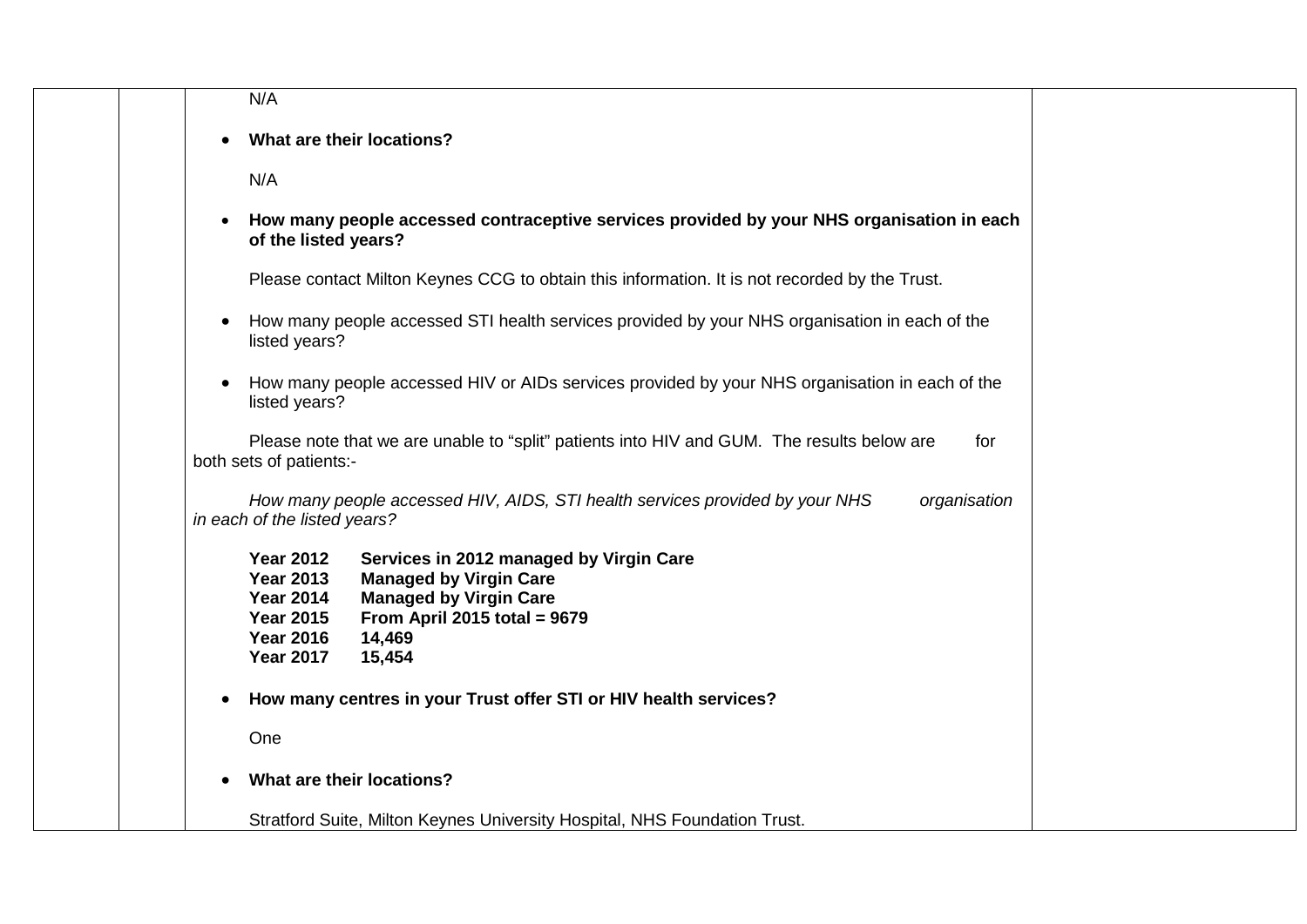| $12 - 5 - 18$ | 4072 | I was wondering if you could give us some numbers of patients ie growth in the last say 10 years?                                                                                                                                                                                                       |  |
|---------------|------|---------------------------------------------------------------------------------------------------------------------------------------------------------------------------------------------------------------------------------------------------------------------------------------------------------|--|
|               |      | The Trust do not hold the information requested in an easily obtainable format.                                                                                                                                                                                                                         |  |
|               |      | Below is a link to the NHS England website where all statistics on all the monthly Hospital activity data is<br>published on a public domain which might be of interest to the requestor for their purpose. Also included is a<br>link to the Trusts annual reports which may contain data of interest. |  |
|               |      | https://www.england.nhs.uk/statistics/statistical-work-areas/hospital-activity/monthly-hospital-activity/mar-data/                                                                                                                                                                                      |  |
|               |      | http://www.mkhospital.nhs.uk/index.php?view=list&slug=annual-<br>reports&option=com_docman&layout=table&Itemid=646                                                                                                                                                                                      |  |
| $15 - 5 - 18$ | 4073 | I would like to make a Freedom of Information Request (FOI) for financial year 2017-18.                                                                                                                                                                                                                 |  |
|               |      | I would be very grateful if you could provide me with the following information: -                                                                                                                                                                                                                      |  |
|               |      | <b>Agency spend on Medical Locums/Doctors</b>                                                                                                                                                                                                                                                           |  |
|               |      | £4.442m                                                                                                                                                                                                                                                                                                 |  |
|               |      | Agency spend on AHP's (Allied Health Professionals) and HSS (Health and Social Sciences)                                                                                                                                                                                                                |  |
|               |      | £1.159m                                                                                                                                                                                                                                                                                                 |  |
|               |      | <b>Agency spend on Nursing</b>                                                                                                                                                                                                                                                                          |  |
|               |      | £4.036m                                                                                                                                                                                                                                                                                                 |  |
|               |      | Agency spend on NMNC (Non-Medical, Non Clinical)<br>$\bullet$                                                                                                                                                                                                                                           |  |
|               |      | £1.813m                                                                                                                                                                                                                                                                                                 |  |
|               |      | Do you use a Direct Engagement model to engage locum staff?<br>$\bullet$                                                                                                                                                                                                                                |  |
|               |      | Yes                                                                                                                                                                                                                                                                                                     |  |
|               |      | If so, please state the name of the company used<br>$\bullet$                                                                                                                                                                                                                                           |  |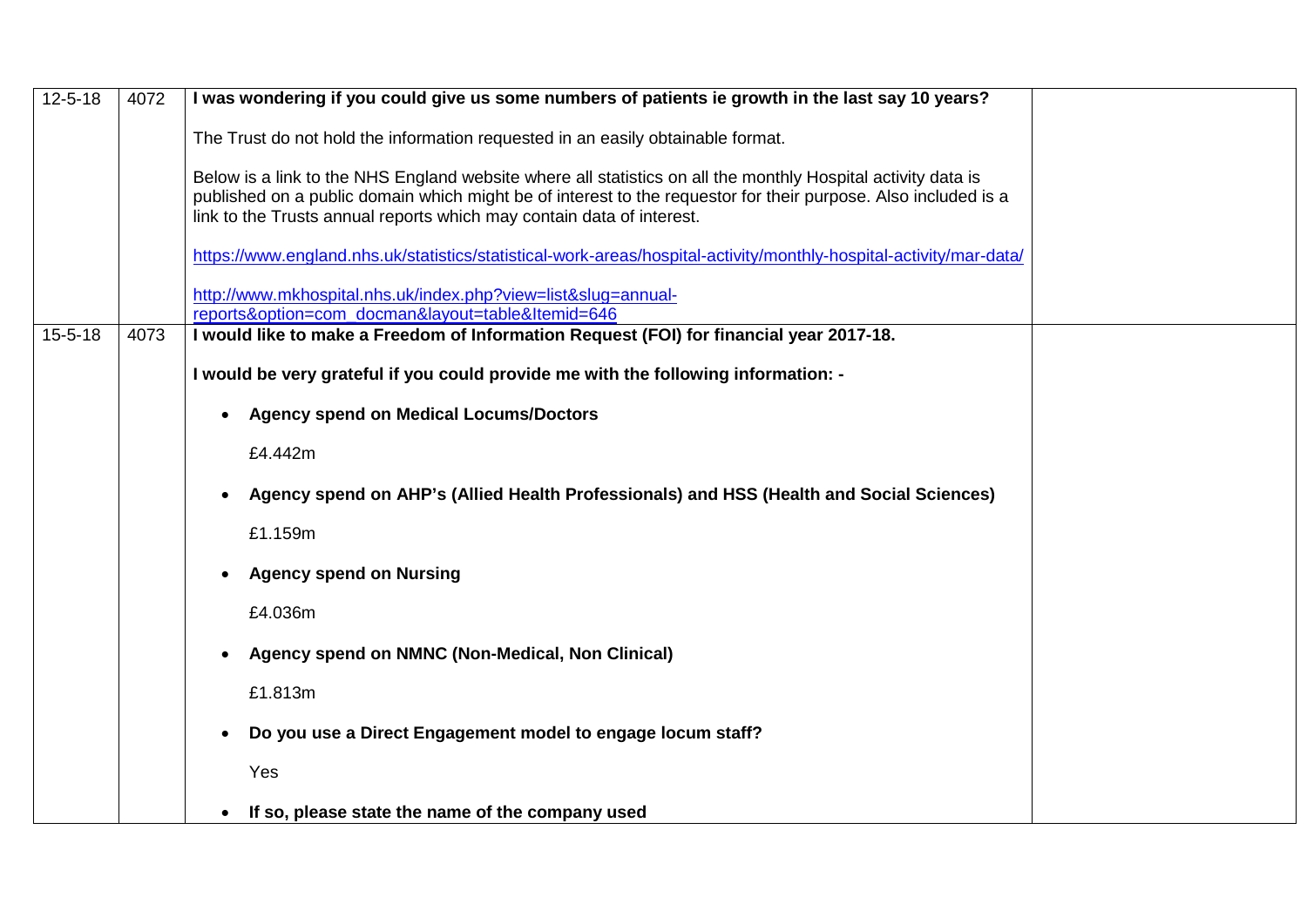|               |      | 247Time<br>What is the expiry date for this contract?<br>31 <sup>st</sup> March 2020 |                |                |                  |  |                       |
|---------------|------|--------------------------------------------------------------------------------------|----------------|----------------|------------------|--|-----------------------|
| $16 - 5 - 18$ | 4074 | Please find completed questionnaire attached.                                        |                |                |                  |  | Link to questionnaire |
| $17 - 5 - 18$ | 4075 | Number of patients<br>treated                                                        | Rheumatology   | Dermatology    | Gastroenterology |  |                       |
|               |      | <b>TOTAL</b>                                                                         | 206            | 30             | 184              |  |                       |
|               |      | Abatacept [Orencia]                                                                  | $\overline{0}$ | $\overline{0}$ | $\overline{0}$   |  |                       |
|               |      | Adalimumab<br>[Biosimilar]                                                           | $\mathbf 0$    | $\mathbf 0$    | $\overline{0}$   |  |                       |
|               |      | Adalimumab<br>[Humira]                                                               | 130            | 18             | 73               |  |                       |
|               |      | Apremilast [Otezla]                                                                  | $\overline{0}$ | $\mathbf 0$    | $\mathbf 0$      |  |                       |
|               |      | <b>Baricitinib [Olumiant]</b>                                                        | $\overline{0}$ | $\mathbf 0$    | $\overline{0}$   |  |                       |
|               |      | <b>Brodalumab</b><br>[Kyntheum]                                                      | $\mathbf 0$    | $\overline{0}$ | $\mathbf{0}$     |  |                       |
|               |      | Certolizumab<br>[Cimzia]                                                             | $\mathbf{1}$   | $\Omega$       | $\overline{0}$   |  |                       |
|               |      | Dimethyl fumarate<br>[Skilarence]                                                    | $\overline{0}$ | $\mathbf 0$    | $\overline{0}$   |  |                       |
|               |      | Etanercept [Enbrel]                                                                  | 17             | $\mathbf 0$    | $\overline{0}$   |  |                       |
|               |      | Etanercept<br>Biosimilar [Benepali<br>or Erelzi]                                     | $\overline{6}$ | $\overline{0}$ | $\Omega$         |  |                       |
|               |      | Golimumab<br>[Simponi]                                                               | 3              | $\overline{0}$ | 3 <sup>1</sup>   |  |                       |
|               |      | Guselkumab<br>[Tremfya]                                                              | $\mathbf 0$    | $\mathbf 0$    | $\overline{0}$   |  |                       |
|               |      | Infliximab<br>[Remicade]                                                             | $\overline{4}$ | $\mathbf 0$    | $\overline{2}$   |  |                       |
|               |      | Infliximab Biosimilar<br>[Inflectra, Remsima<br>or Flixabi]                          | 9              | $\mathbf 0$    | 88               |  |                       |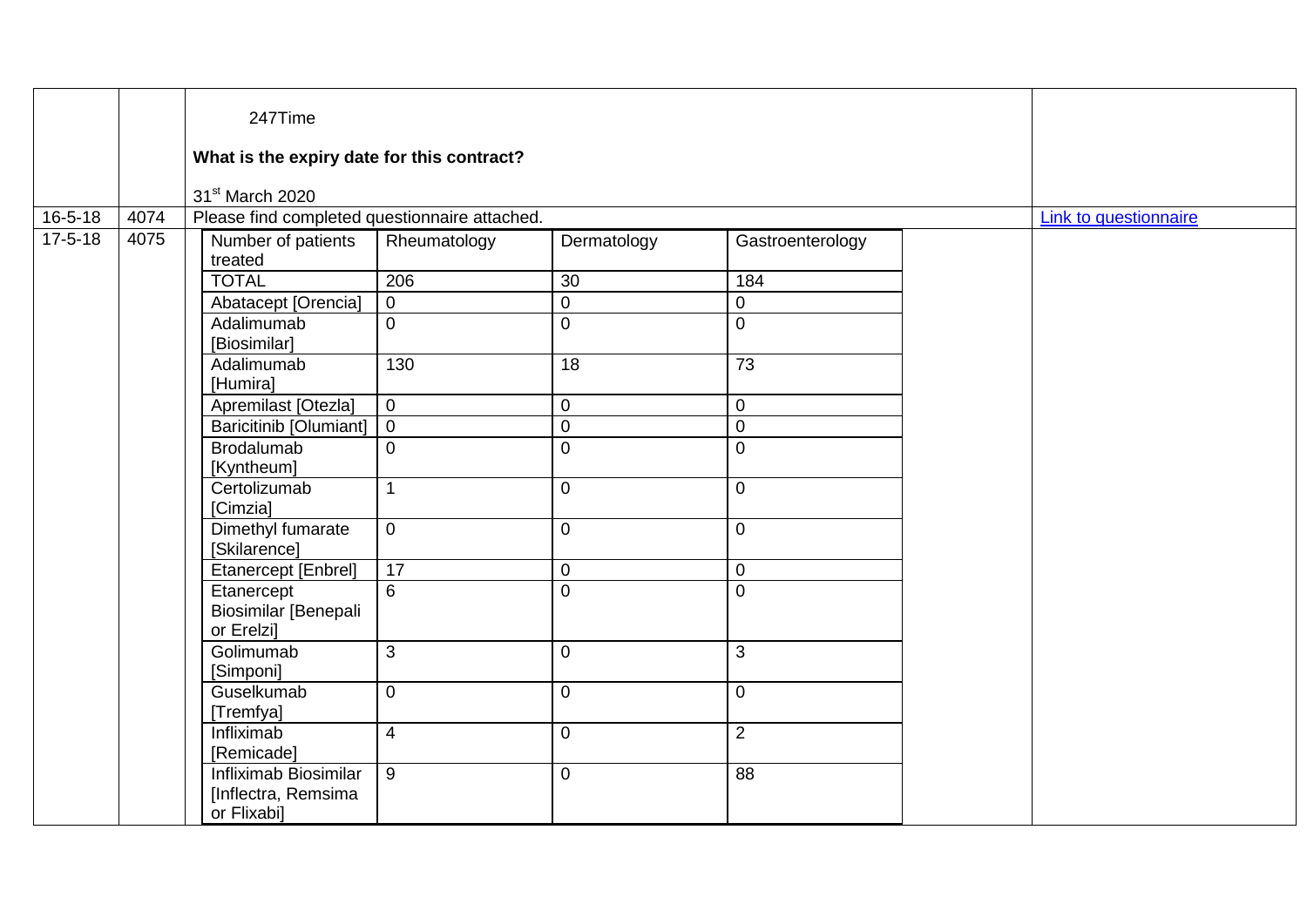|               |      | Ixekizumab [Taltz]                                                                                      | $\mathbf 0$     | $\mathbf 0$                                                        | 0              |  |
|---------------|------|---------------------------------------------------------------------------------------------------------|-----------------|--------------------------------------------------------------------|----------------|--|
|               |      | Rituximab                                                                                               | $\overline{20}$ | $\mathbf 0$                                                        | 0              |  |
|               |      | [Mabthera]                                                                                              |                 |                                                                    |                |  |
|               |      | Rituximab Biosimilar                                                                                    | $\overline{4}$  | $\Omega$                                                           | $\overline{0}$ |  |
|               |      | [Rixathon or                                                                                            |                 |                                                                    |                |  |
|               |      | <b>Truximal</b>                                                                                         |                 |                                                                    |                |  |
|               |      | Sarilumab [Kevzara]                                                                                     | $\overline{0}$  | $\mathbf 0$                                                        | $\overline{0}$ |  |
|               |      | Secukinumab                                                                                             | 3               | $\overline{2}$                                                     | $\overline{0}$ |  |
|               |      | [Cosentyx]                                                                                              |                 |                                                                    |                |  |
|               |      | Tocilizumab [Ro                                                                                         | 13              | $\mathbf 0$                                                        | $\Omega$       |  |
|               |      | Actemral                                                                                                |                 |                                                                    |                |  |
|               |      | <b>Tofacitinib [Xeljanz]</b>                                                                            | $\overline{0}$  | $\mathsf 0$                                                        | 0              |  |
|               |      | <b>Ustekinumab</b>                                                                                      | 3               | $\overline{11}$                                                    | $\mathbf{1}$   |  |
|               |      | [Stelara]                                                                                               |                 |                                                                    |                |  |
|               |      | Vedolizumab                                                                                             | $\overline{0}$  | $\mathbf 0$                                                        | 31             |  |
|               |      | [Entyvio]                                                                                               |                 |                                                                    |                |  |
|               |      |                                                                                                         |                 |                                                                    |                |  |
|               |      | Please note the data given covers the period $1st$ April 2017 – 31 <sup>st</sup> March 2018.            |                 |                                                                    |                |  |
| $17 - 5 - 18$ | 4076 | 1. Please can you tell me whether the trust allows patients to self-fund for any of the following       |                 |                                                                    |                |  |
|               |      | procedures?                                                                                             |                 |                                                                    |                |  |
|               |      | A. Hip replacements -                                                                                   |                 | Yes                                                                |                |  |
|               |      | <b>B. Knee replacements -</b>                                                                           |                 | Yes                                                                |                |  |
|               |      | $C.$ Cataracts $-$                                                                                      |                 | The Trust has never undertaken any Cataract procedures for private |                |  |
|               |      |                                                                                                         |                 | patients.                                                          |                |  |
|               |      | 2. If yes to all or part of question 1, please can you tell me how much the trust charges for:          |                 |                                                                    |                |  |
|               |      | A. Hip replacements -                                                                                   |                 | £4,947 (implant extra charge)                                      |                |  |
|               |      | B. Knee replacements -                                                                                  |                 | £3,488 (implant extra charge)                                      |                |  |
|               |      | $C.$ Cataracts $-$                                                                                      |                 | N/A                                                                |                |  |
|               |      | (Please provide fees for any of the procedures which can be self-funded at the trust)                   |                 |                                                                    |                |  |
|               |      | Patients are charged in line with the theatre category in which the procedure should fall into, with an |                 |                                                                    |                |  |
|               |      | additional charge for bed stay.                                                                         |                 |                                                                    |                |  |
|               |      | Professional fees are invoiced separate to the Trusts billing process.                                  |                 |                                                                    |                |  |
|               |      |                                                                                                         |                 |                                                                    |                |  |
|               |      |                                                                                                         |                 |                                                                    |                |  |
|               |      |                                                                                                         |                 |                                                                    |                |  |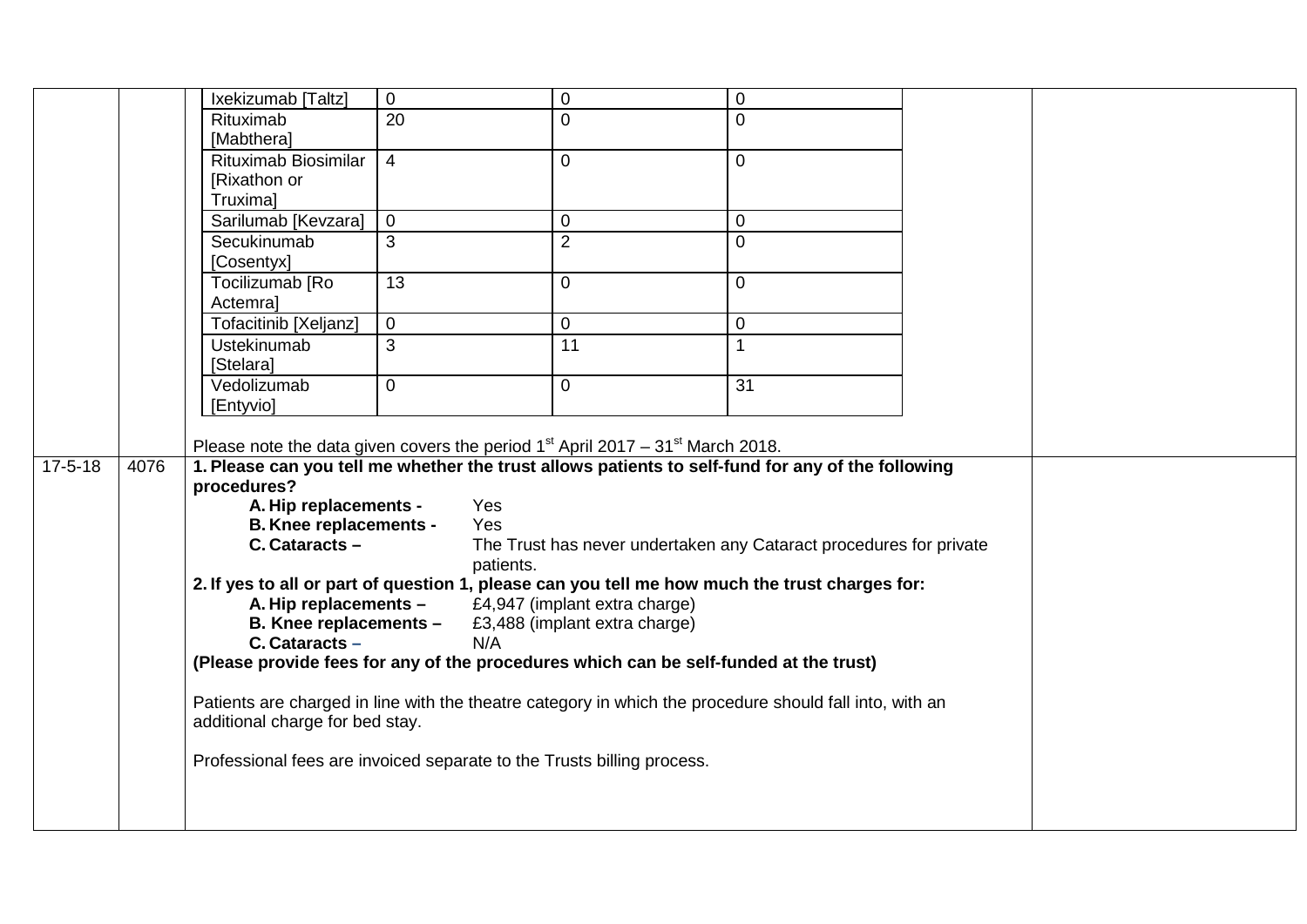|                                                                                                                    | THEATRE PROCEDURES BY HOSPITAL CATEGORY ACCORDING TO BUPA BANDING                                                                                                                                                                                                                                  |             |                   |          |
|--------------------------------------------------------------------------------------------------------------------|----------------------------------------------------------------------------------------------------------------------------------------------------------------------------------------------------------------------------------------------------------------------------------------------------|-------------|-------------------|----------|
|                                                                                                                    | **disposable will be added accordingly**                                                                                                                                                                                                                                                           |             |                   |          |
| Disposable Kit                                                                                                     |                                                                                                                                                                                                                                                                                                    |             |                   | £<br>327 |
| Minor                                                                                                              |                                                                                                                                                                                                                                                                                                    |             |                   | £<br>261 |
| Intermediate                                                                                                       |                                                                                                                                                                                                                                                                                                    |             |                   | £<br>491 |
| Major                                                                                                              |                                                                                                                                                                                                                                                                                                    |             |                   | 884<br>£ |
| Major +                                                                                                            |                                                                                                                                                                                                                                                                                                    |             |                   | £ 1,065  |
| CMO <sub>1</sub>                                                                                                   |                                                                                                                                                                                                                                                                                                    |             |                   | £ 1,673  |
| CMO <sub>2</sub>                                                                                                   |                                                                                                                                                                                                                                                                                                    |             |                   | £ 1,721  |
| CMO <sub>3</sub>                                                                                                   |                                                                                                                                                                                                                                                                                                    |             |                   | £ 1,822  |
| CMO <sub>4</sub>                                                                                                   |                                                                                                                                                                                                                                                                                                    |             |                   | £ 1,910  |
| CMO <sub>5</sub>                                                                                                   |                                                                                                                                                                                                                                                                                                    |             |                   | £ 1,999  |
|                                                                                                                    |                                                                                                                                                                                                                                                                                                    |             |                   |          |
| Theatre Time: (per hour over run)                                                                                  |                                                                                                                                                                                                                                                                                                    |             |                   | £<br>134 |
| <b>WARD ACCOMMODATION FOR PRIVATE ADMISSIONS</b>                                                                   |                                                                                                                                                                                                                                                                                                    |             |                   |          |
| Per Day on a shared ward<br>Day Bed Unit shared ward<br>Ensuite side room (available only in the treatment centre) |                                                                                                                                                                                                                                                                                                    | £<br>£<br>£ | 354<br>305<br>421 |          |
|                                                                                                                    | Ensuite side room (Daycase) (available only in the treatment centre)                                                                                                                                                                                                                               | £           | 315               |          |
| A. Hip replacements -<br>B. Knee replacements -<br>$C.$ Cataracts $-$                                              | 3. Please state the average waiting time (as of May 2018) for patients who self-fund for<br>Variable according to available theatre space<br>Variable according to available theatre space<br>N/A<br>4. Please state the average waiting time (as of May 2018) for patients who have the following |             |                   |          |
| treatments provided by the NHS at the trust:                                                                       |                                                                                                                                                                                                                                                                                                    |             |                   |          |
| A. Hip replacements -                                                                                              | Approx 35 weeks - data largely unavailable currently due to e-care and<br>system function                                                                                                                                                                                                          |             |                   |          |
| <b>B. Knee replacements -</b>                                                                                      | Approx 35 weeks - data largely unavailable currently due to e-care and<br>system function                                                                                                                                                                                                          |             |                   |          |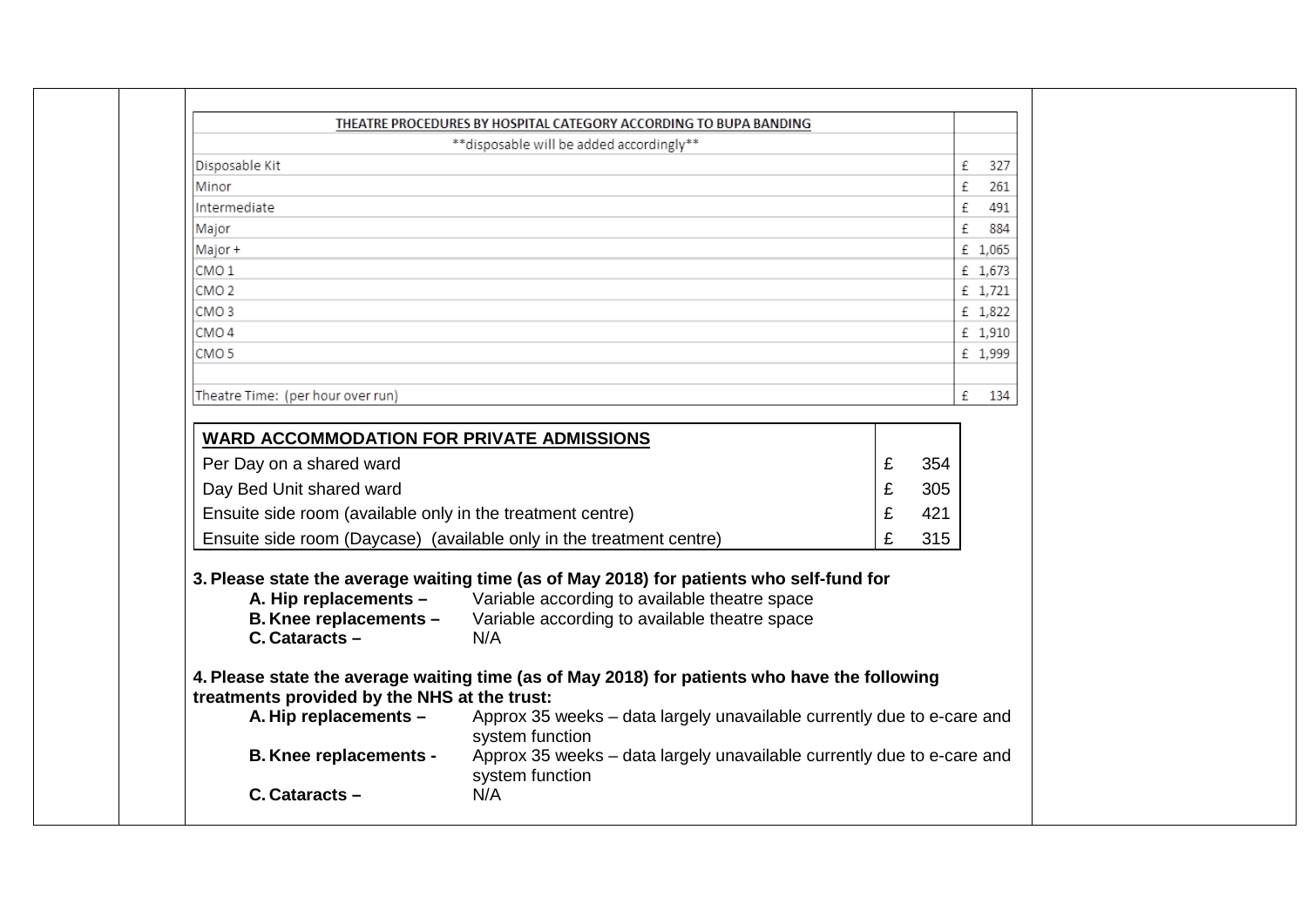|               |      | 5. Has the trust always enabled patients to self-fund or has it only been introduced recently, eg past<br>five years? I understand this may be difficult to answer.<br>There has been changing directive on this over the years. The rule of thumb that is now followed is that if the<br>Trust can deliver self-pay/privately insured cases around NHS work without any negative effect then we do<br>this, if there is a negative effect – usually due to resources available, then this work will be suspended.<br>Typically the Trust does not allow private/self-funded work in the "winter" to enable us to tackle the NHS<br>pressures that are occurring. |                                        |                                         |                                    |                                             |                                        |  |
|---------------|------|-------------------------------------------------------------------------------------------------------------------------------------------------------------------------------------------------------------------------------------------------------------------------------------------------------------------------------------------------------------------------------------------------------------------------------------------------------------------------------------------------------------------------------------------------------------------------------------------------------------------------------------------------------------------|----------------------------------------|-----------------------------------------|------------------------------------|---------------------------------------------|----------------------------------------|--|
| $18 - 5 - 18$ | 4077 |                                                                                                                                                                                                                                                                                                                                                                                                                                                                                                                                                                                                                                                                   | Lucentis<br>(ranibizumab<br>Injections | Avastin<br>(bevacizuma<br>b) Injections | Eylea<br>(aflibercep<br>Injections | <b>Illuvien</b><br>(Fluocinolone<br>Impants | Ozudex<br>(Dexamethason<br>e) Implants |  |
|               |      | <b>Total Vials / Implants</b>                                                                                                                                                                                                                                                                                                                                                                                                                                                                                                                                                                                                                                     |                                        |                                         |                                    |                                             |                                        |  |
|               |      | Vials / Impants for Wet Age<br><b>Related Macular</b><br>Degeneration (wAMD)<br>Vials / Impants for Diabetic<br>Macular Oedema [DMO],<br><b>Retinal Vein Occlusion</b><br>[RVO] or other such as<br>mVNV                                                                                                                                                                                                                                                                                                                                                                                                                                                          | 227                                    | 38                                      | 288                                | $\Omega$                                    | $\overline{7}$                         |  |
|               |      | Please note we are unable to separate into individual indications.                                                                                                                                                                                                                                                                                                                                                                                                                                                                                                                                                                                                |                                        |                                         |                                    |                                             |                                        |  |
| $18 - 5 - 18$ | 4078 | 1. Have you invested in technology specifically to comply with GDPR?<br>No<br>2. Which information security framework(s) have you implemented?<br>Working towards Cyber Essentials accreditation<br>3. Have you signed contractual assurances from all the third-party organisations you work with<br>requiring that they achieve GDPR compliance by 25 May 2018?                                                                                                                                                                                                                                                                                                 |                                        |                                         |                                    |                                             |                                        |  |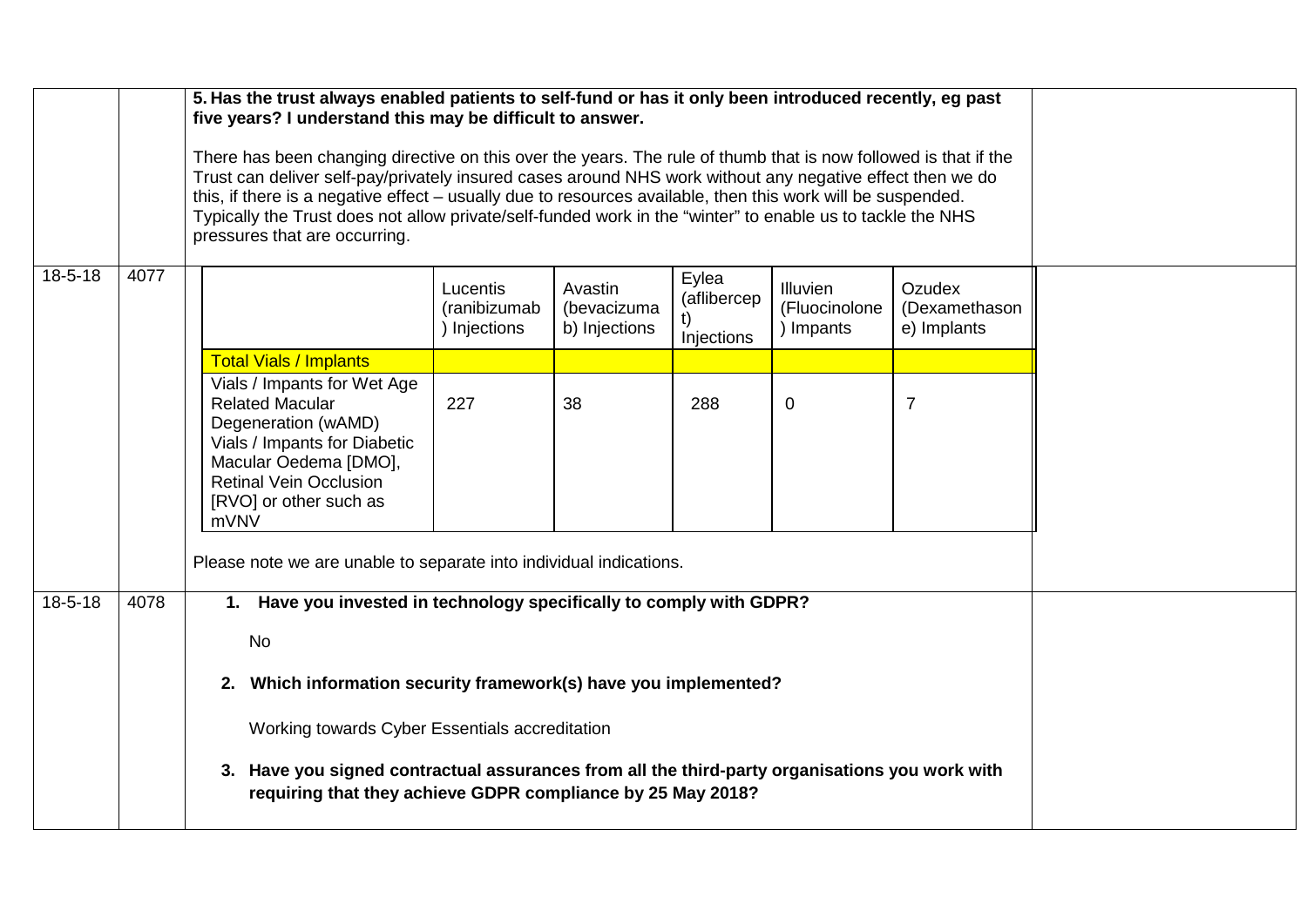|  | It is important that all Third Parties protect the Trust's information in line with Trust standards and |  |
|--|---------------------------------------------------------------------------------------------------------|--|
|  | Government Legislation and therefore when engaging with external suppliers/organisations we ensure      |  |
|  | that they sign The Trust Third Party Agreement (TPA) which incorporates GDPR and the UK Data            |  |
|  | protection Bill. Maintaining the confidentiality of our Personal Identifiable Data (PID) and Business   |  |
|  | Critical information.                                                                                   |  |
|  |                                                                                                         |  |
|  | 4. Have you completed an audit to identify all files or databases that include personally               |  |
|  | identifiable information (PII) within your organisation?                                                |  |
|  |                                                                                                         |  |
|  | Yes - Data Flow mapping, Departmental asset registers and System Information asset registers            |  |
|  |                                                                                                         |  |
|  | 5. Do you use encryption to protect all PII repositories within your organisation?                      |  |
|  | Yes                                                                                                     |  |
|  |                                                                                                         |  |
|  | 6. As part of this audit, did you clarify if PII data is being stored on, and/or accessed by:           |  |
|  |                                                                                                         |  |
|  | Yes                                                                                                     |  |
|  |                                                                                                         |  |
|  | 7. Does the organisation employ controls that will prevent an unknown device accessing PII              |  |
|  | repositories?                                                                                           |  |
|  |                                                                                                         |  |
|  | Yes                                                                                                     |  |
|  |                                                                                                         |  |
|  | 8. Does your organisation employ controls that detect the security posture of a device before           |  |
|  | granting access to network resources – i.e. valid certificates, patched, AV protected, etc.             |  |
|  |                                                                                                         |  |
|  | No                                                                                                      |  |
|  |                                                                                                         |  |
|  | 9. Should PII data be compromised, have you defined a process so you can notify the relevant            |  |
|  | supervisory authority within 72 hours?                                                                  |  |
|  | Yes                                                                                                     |  |
|  |                                                                                                         |  |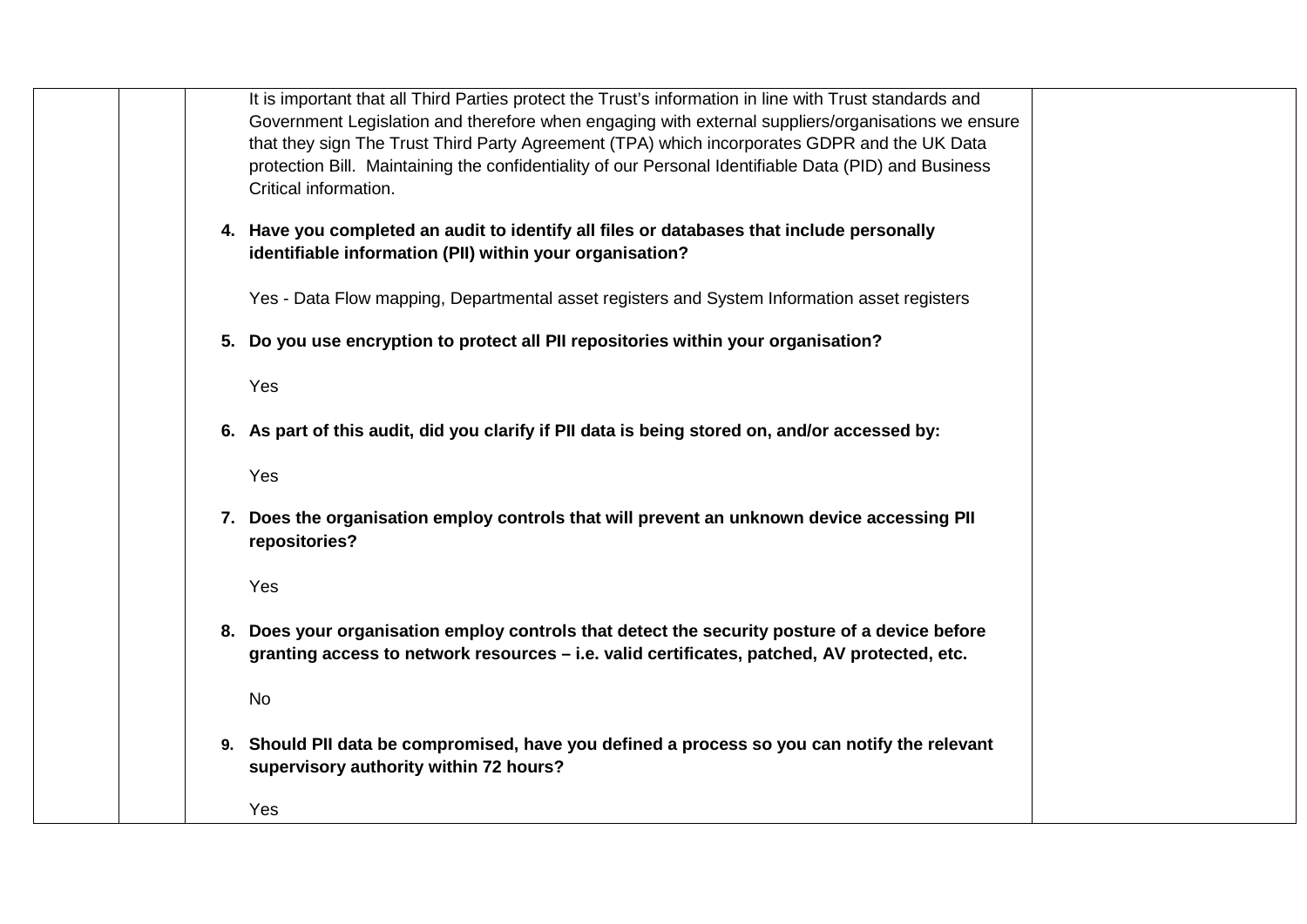|               |      | 10. Have you ever paid a ransom demand to have data returned / malware (aka ransomware)<br>removed from systems?                                       |  |
|---------------|------|--------------------------------------------------------------------------------------------------------------------------------------------------------|--|
|               |      | <b>No</b>                                                                                                                                              |  |
|               |      | To which positions/level does your data protection officer report? i.e. CISO, CEO, etc.                                                                |  |
|               |      | Information Governance Manager reports directly to the Board                                                                                           |  |
| $18 - 5 - 18$ | 4079 | 1. Does the Trust perform surgery for open fractures?                                                                                                  |  |
|               |      | Yes                                                                                                                                                    |  |
|               |      | 2. Does the Trust have a specific guideline/policy regarding antibiotic prophylaxis for patients<br>with open fractures?                               |  |
|               |      | We follow the BOA/BOAST guidelines for antibiotics which can be found at https://www.boa.ac.uk/                                                        |  |
| $21 - 5 - 18$ | 4080 | 1. What was your trust spend for temporary community agency nursing in 2017?                                                                           |  |
|               |      | The Trust does not employ community nurses. Therefore the Trust did not have any spend for temporary<br>community agency nursing in 2017.              |  |
|               |      | 2. How many RGN shifts are released to temporary agencies?<br>3. How many RGN shifts released to agency go unfilled?                                   |  |
|               |      | 4. How many HCA shifts are released to temporary agencies?                                                                                             |  |
|               |      | 5. How many HCA shifts released to agency go unfilled?<br>6. How many agencies are on your proffered suppliers list for these requirements?            |  |
|               |      |                                                                                                                                                        |  |
|               |      | It is assumed that questions 2-6 relate to community nursing, therefor the Trust's response to these questions<br>is - not applicable.                 |  |
| $21 - 5 - 18$ | 4081 | 1. How much money was spent on translators in the financial years 2017/18, 2016/17, and 2015/16?<br>Can I have the numbers broken down by year please? |  |
|               |      | 2015 - 2016 £59.0k                                                                                                                                     |  |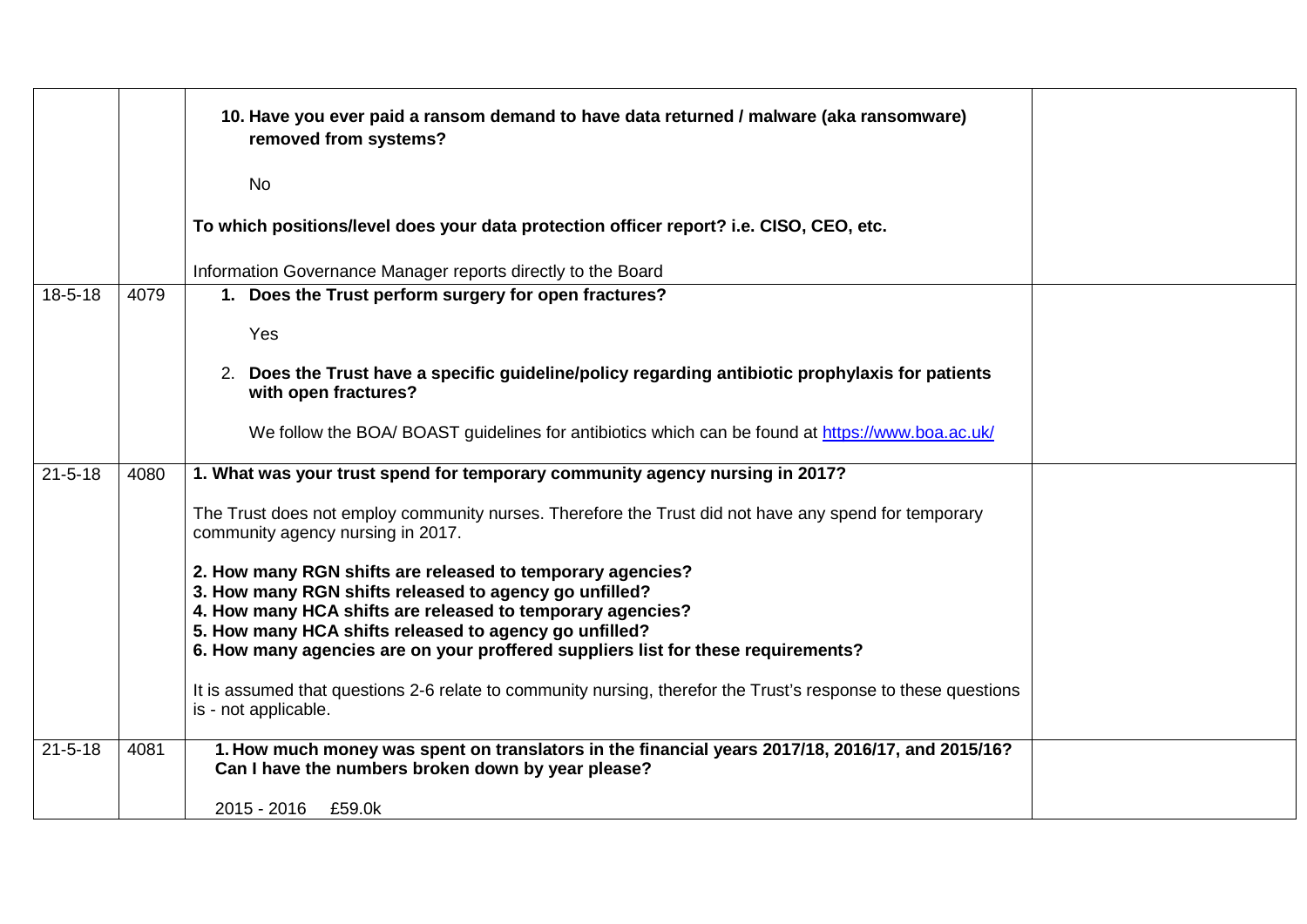| 2016 - 2017 £101.9k<br>2017 - 2018 £114.4K |                      |                                                                                                                                                                                                                 |  |
|--------------------------------------------|----------------------|-----------------------------------------------------------------------------------------------------------------------------------------------------------------------------------------------------------------|--|
|                                            |                      |                                                                                                                                                                                                                 |  |
| down by year please?                       |                      | 2. How many times were translators required over the three years? Can I have the numbers broken                                                                                                                 |  |
| 2017/2018 - 555 times                      |                      |                                                                                                                                                                                                                 |  |
| appropriate time limit.                    |                      | Please note the Trust does not record this information centrally, to obtain the records for 2015/2016 and<br>2016/2017 would entail going through patient records which would require permission and exceed the |  |
| each language?                             |                      | 3. What languages were the translators needed for? How many times were translators needed for                                                                                                                   |  |
| <b>Target Language</b>                     | Number of<br>Request |                                                                                                                                                                                                                 |  |
| Polish                                     | 81                   |                                                                                                                                                                                                                 |  |
| <b>British Sign</b><br>Language            | 37                   |                                                                                                                                                                                                                 |  |
| Romanian                                   | 61                   |                                                                                                                                                                                                                 |  |
| Bengali                                    | 42                   |                                                                                                                                                                                                                 |  |
| Tamil                                      | 47                   |                                                                                                                                                                                                                 |  |
| Arabic                                     | 25                   |                                                                                                                                                                                                                 |  |
| Urdu                                       | 31                   |                                                                                                                                                                                                                 |  |
| Mandarin                                   | 22                   |                                                                                                                                                                                                                 |  |
| Cantonese                                  | 24                   |                                                                                                                                                                                                                 |  |
| Italian                                    | 19                   |                                                                                                                                                                                                                 |  |
| Hungarian                                  | 13                   |                                                                                                                                                                                                                 |  |
| Spanish                                    | 22                   |                                                                                                                                                                                                                 |  |
| Portuguese                                 | 16                   |                                                                                                                                                                                                                 |  |
| Lithuanian                                 | 11                   |                                                                                                                                                                                                                 |  |
| Gujarati                                   | 10                   |                                                                                                                                                                                                                 |  |
| Somali                                     | 15                   |                                                                                                                                                                                                                 |  |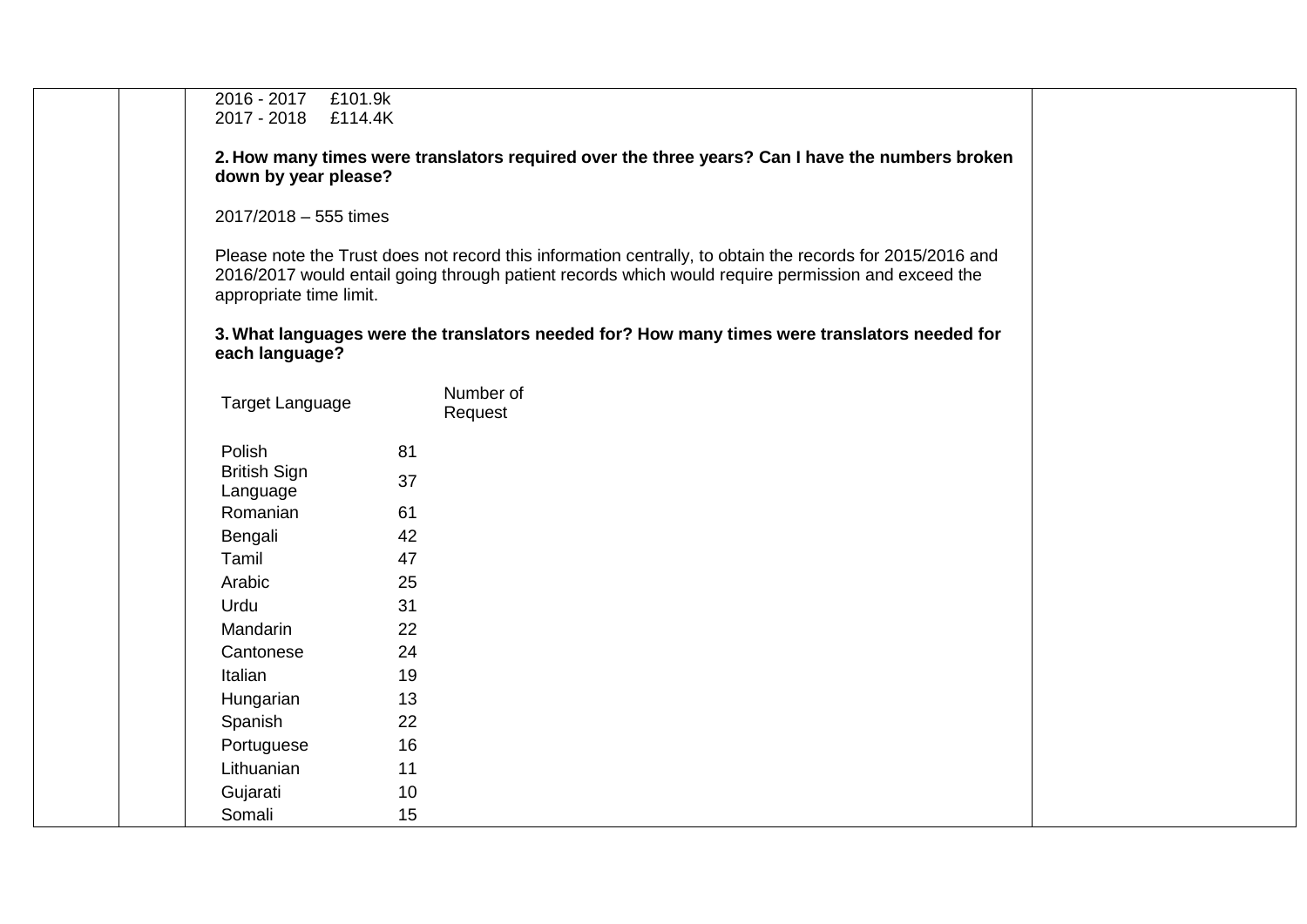|               |      | Twi                     | 8                                                                                                                                                                                                               |                                                 |
|---------------|------|-------------------------|-----------------------------------------------------------------------------------------------------------------------------------------------------------------------------------------------------------------|-------------------------------------------------|
|               |      | Punjabi                 | $\overline{7}$                                                                                                                                                                                                  |                                                 |
|               |      | Greek                   | $\overline{7}$                                                                                                                                                                                                  |                                                 |
|               |      | French                  | 8                                                                                                                                                                                                               |                                                 |
|               |      | Vietnamese              | 6                                                                                                                                                                                                               |                                                 |
|               |      | Farsi                   | 5                                                                                                                                                                                                               |                                                 |
|               |      | Thai                    | 3                                                                                                                                                                                                               |                                                 |
|               |      | Russian                 | 3                                                                                                                                                                                                               |                                                 |
|               |      | Turkish                 | $\overline{4}$                                                                                                                                                                                                  |                                                 |
|               |      | Farsi (Persian)         | 3                                                                                                                                                                                                               |                                                 |
|               |      | Hindi                   | 6                                                                                                                                                                                                               |                                                 |
|               |      | <b>Bulgarian</b>        | $\overline{2}$                                                                                                                                                                                                  |                                                 |
|               |      | Sylheti                 | $\overline{2}$                                                                                                                                                                                                  |                                                 |
|               |      | Serbo-Croat             | $\overline{2}$                                                                                                                                                                                                  |                                                 |
|               |      | Farsi (Afghan)          |                                                                                                                                                                                                                 |                                                 |
|               |      | Ghanian                 |                                                                                                                                                                                                                 |                                                 |
|               |      | Slovak                  |                                                                                                                                                                                                                 |                                                 |
|               |      | Japanese                |                                                                                                                                                                                                                 |                                                 |
|               |      | Dari                    |                                                                                                                                                                                                                 |                                                 |
|               |      | Albanian                |                                                                                                                                                                                                                 |                                                 |
|               |      | Serbian                 |                                                                                                                                                                                                                 |                                                 |
|               |      | Lingala                 |                                                                                                                                                                                                                 |                                                 |
|               |      | Nepali                  | 5                                                                                                                                                                                                               |                                                 |
|               |      | Total                   | 555                                                                                                                                                                                                             |                                                 |
|               |      | appropriate time limit. | Please note the Trust does not record this information centrally, to obtain the records for 2015/2016 and<br>2016/2017 would entail going through patient records which would require permission and exceed the |                                                 |
| $22 - 5 - 18$ | 4082 |                         | Please find attached duty rosters as requested. Staff details have been redacted and are exempt under<br>Section 40 Personal Information, (where disclosure may contravene the Data Protection Act).            | <b>Link to attachment</b><br>Link to attachment |
|               |      |                         |                                                                                                                                                                                                                 | Link to attachment                              |
|               |      |                         |                                                                                                                                                                                                                 | Link to attachment                              |
|               |      |                         |                                                                                                                                                                                                                 | <b>Link to attachment</b>                       |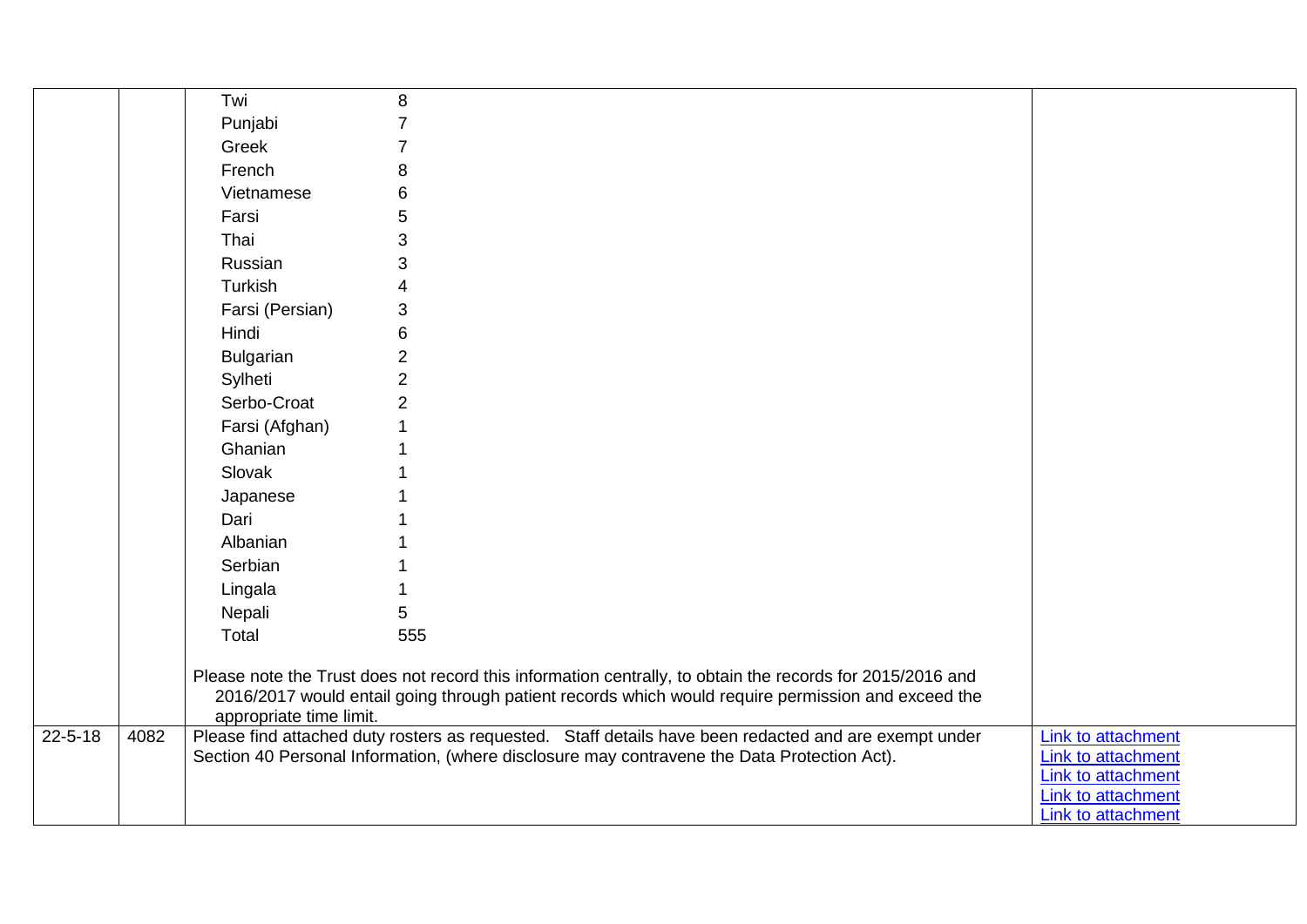|               |      |           |                                                                                                                                                                                                                                                                  | Link to attachment |
|---------------|------|-----------|------------------------------------------------------------------------------------------------------------------------------------------------------------------------------------------------------------------------------------------------------------------|--------------------|
| $22 - 5 - 18$ | 4083 |           | 1. In the last financial year, what was the Trust spend on patient pathway validation obtained from<br>external providers (contractors, staffing agencies)?                                                                                                      |                    |
|               |      | <b>No</b> |                                                                                                                                                                                                                                                                  |                    |
|               |      |           | 2. Does the Trust currently utilise software developed and provided by an external provider to<br>generate information on the Trust's incomplete, planned inpatient or planned outpatient<br>waiting list data (dashboards, reports etc)?                        |                    |
|               |      | <b>No</b> |                                                                                                                                                                                                                                                                  |                    |
|               |      |           | 3. In the last financial year, what was the Trust spend on software developed and provided by an<br>external provider to generate information on the Trust's incomplete, planned inpatient or<br>planned outpatient waiting list data (dashboards, reports etc)? |                    |
|               |      |           | N/A All reports are produced by in-house Performance team.                                                                                                                                                                                                       |                    |
|               |      |           | 4. Does the Trust currently utilise software developed and provided by an external provider to<br>generate information on cancer waiting list data (dashboards, reports etc)?                                                                                    |                    |
|               |      | <b>No</b> |                                                                                                                                                                                                                                                                  |                    |
|               |      |           | 5. In the last financial year, what was the Trust spend on software developed and provided by an<br>external provider to generate information on cancer waiting list data (dashboards, reports etc)?                                                             |                    |
|               |      |           | N/A All reports are produced by in-house Performance team                                                                                                                                                                                                        |                    |
|               |      |           | 6. Does the Trust currently use an external provider to deliver RTT training to Trust staff?                                                                                                                                                                     |                    |
|               |      | <b>No</b> |                                                                                                                                                                                                                                                                  |                    |
|               |      |           | 7. In the last financial year, what was the Trust spend on externally developed RTT training?                                                                                                                                                                    |                    |
|               |      | N/A       |                                                                                                                                                                                                                                                                  |                    |
|               |      |           | 8. What Patient Administration System (PAS) is currently used by the Trust?                                                                                                                                                                                      |                    |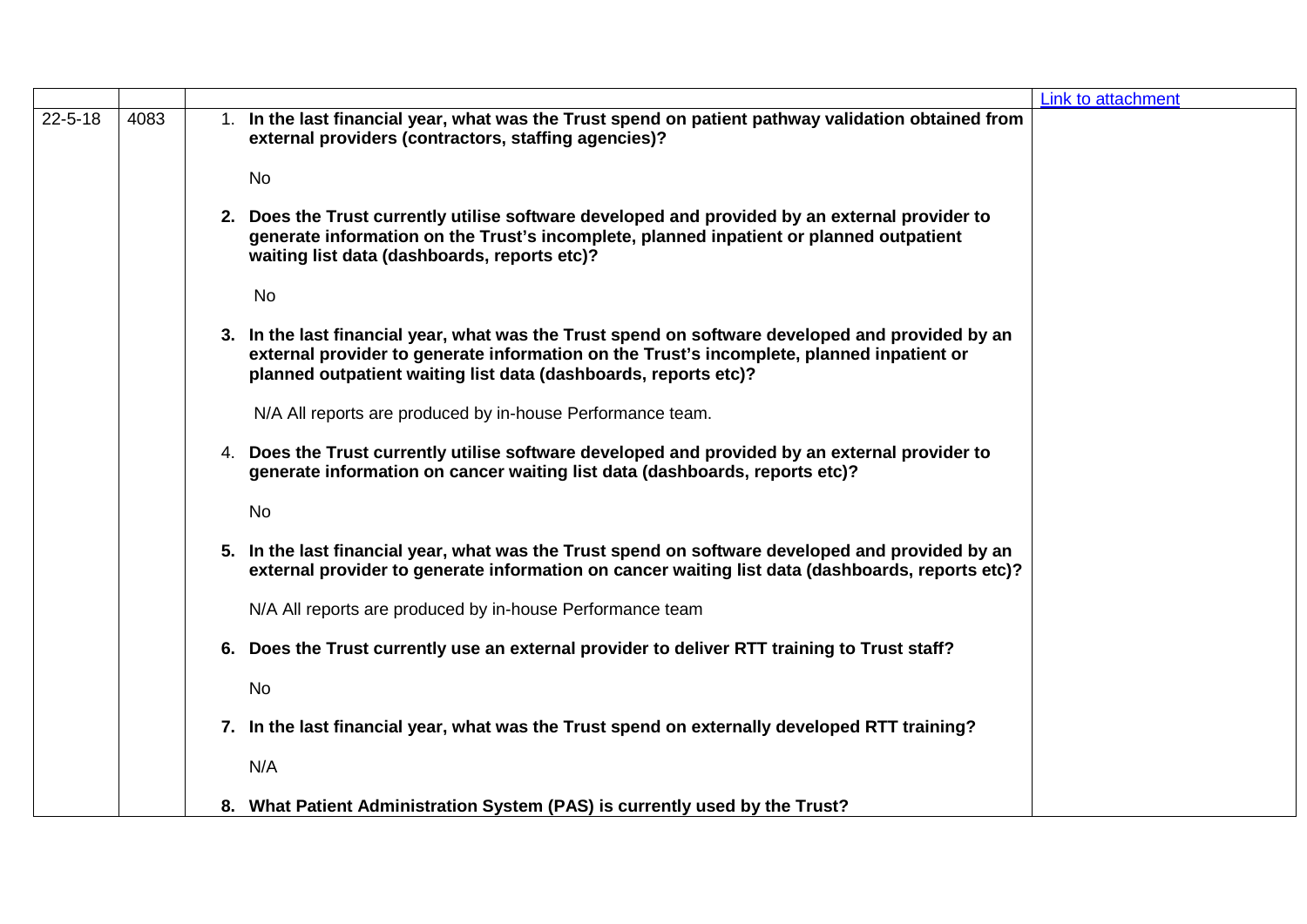|               |      | Cerner Millennium                                                                                                                                                                                                                                                                                                   |  |
|---------------|------|---------------------------------------------------------------------------------------------------------------------------------------------------------------------------------------------------------------------------------------------------------------------------------------------------------------------|--|
|               |      | 9. What Patient Administration System (PAS) is the Trust planning to procure and utilise once the<br>Trust's existing PAS contract has expired?                                                                                                                                                                     |  |
|               |      | N/A, we have no plans to re-procure                                                                                                                                                                                                                                                                                 |  |
|               |      | 10. In the last financial year, has the Trust had an audit or review of the Trust's patient waiting list<br>data quality by an external organisation?                                                                                                                                                               |  |
|               |      | All NHS Trusts have their waiting list data reviewed as part of the Quality Accounts audit by<br>their external auditors. The review of the Quality Accounts audit is one element of work that is<br>undertaken by the external auditors.                                                                           |  |
|               |      | 11. In the last financial year, what was the Trust's spend on review or audit of the Trust's patient<br>waiting list data quality delivered by an external organisation?                                                                                                                                            |  |
|               |      | As highlighted above in question (11), the work undertaken that covers the review of data<br>quality of the Trust waiting list is part of the Quality Accounts audit. The fee for this work is<br>not<br>separated and is part of the statutory external audit and therefore we cannot provide<br>this information. |  |
| $22 - 5 - 18$ | 4084 | . What is the total number of children and young people diagnosed with Cerebral Palsy by your<br>Trust/Health Board in the last five years? (N.B.: this should be recorded as a total figure rather than<br>figures for each year individually.)                                                                    |  |
|               |      | 114.                                                                                                                                                                                                                                                                                                                |  |
|               |      | Please note included are all inpatients discharged from MKUH between the 1st April 2013 and the 31st Mar<br>2018, where the patient was aged 18 or under on the day of admission, and any of the following ICD10<br>Diagnosis Codes were coded to the inpatient spell:                                              |  |
|               |      | A504: Late congenital neurosyphilis [juvenile neurosyphilis]<br>A521: Symptomatic neurosyphilis<br>G800: Spastic quadriplegic cerebral palsy<br>G801: Spastic diplegic cerebral palsy                                                                                                                               |  |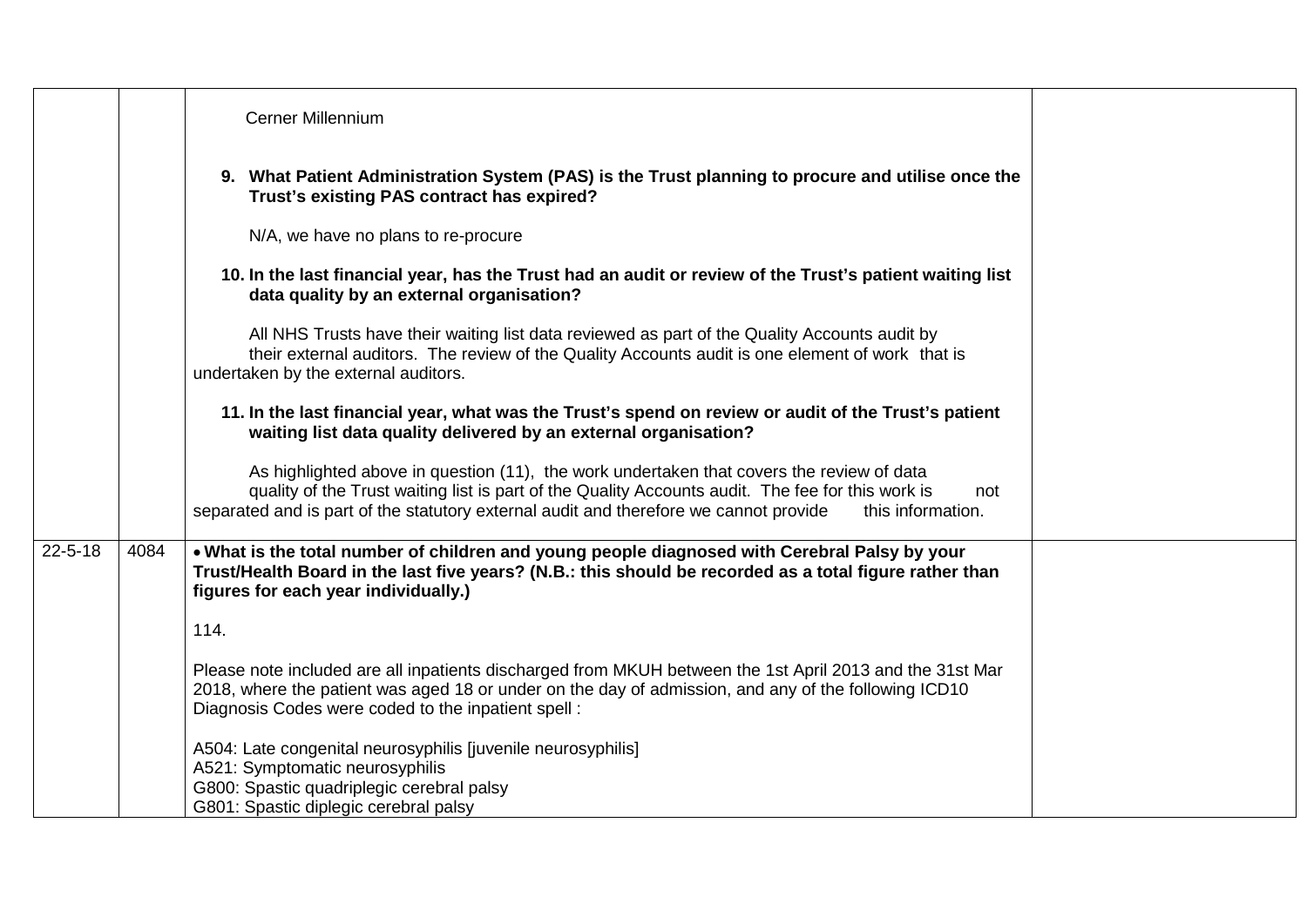| G802: Spastic hemiplegic cerebral palsy                                                                        |
|----------------------------------------------------------------------------------------------------------------|
| G803: Dyskinetic cerebral palsy                                                                                |
| G804: Ataxic cerebral palsy                                                                                    |
| G808: Other cerebral palsy                                                                                     |
| G809: Cerebral palsy, unspecified                                                                              |
|                                                                                                                |
| Any patients treated in outpatients are not included in this figure, as MKUH does not record diagnoses against |
| outpatient attendances and is therefore unable to identify these patients.                                     |
|                                                                                                                |
| . What is the care pathway for children and young people with cerebral palsy in your Trust/Health              |
| Board? Please provide a copy of this if possible.                                                              |
| • Is there a specific timescale set out in your care pathway for referral to a child development service       |
| for diagnosis of cerebral palsy from the point when symptoms are initially identified? If so, please           |
| provide this data.                                                                                             |
| . What is the total number of:                                                                                 |
| o Health visitors employed by your Trust/Health Board?                                                         |
| o Specialist health visitors for children with special needs employed by your Trust/Health Board?              |
|                                                                                                                |
| What training is given to healthcare professionals, including health visitors and GPs, to                      |
| recognise the risk factors and possible symptoms for Cerebral Palsy?                                           |
|                                                                                                                |
| Please redirect the above questions to Central and North West London at                                        |
| freedomofinformation.cnwl@nhs.net as none of the above falls under the Trusts remit.                           |
|                                                                                                                |
| What is the total number of specialist staff employed by your Trust/Health Board, who are trained              |
| to work with children and young people with Cerebral Palsy, from the following disciplines:                    |
| o Paediatric speech and language therapy - Paediatric Speech and Language Therapy comes under the              |
| remit of CNWL. Please contact freedomofinformation.cnwl@nhs.net                                                |
|                                                                                                                |
| o Paediatric physiotherapy - I can confirm the Trust have 4 band 6's and 2 band 7's that specifically have     |
| children with cerebral Palsy on their caseload.                                                                |
|                                                                                                                |
| o Paediatric occupational therapy - Paediatric Occupational Therapy comes under the remit of CNWL.             |
| Please contact freedomofinformation.cnwl@nhs.net                                                               |
|                                                                                                                |
| How many children and young people with Cerebral Palsy are currently on a waiting list to access any           |
| of the above services within your Trust/Health Board?                                                          |
|                                                                                                                |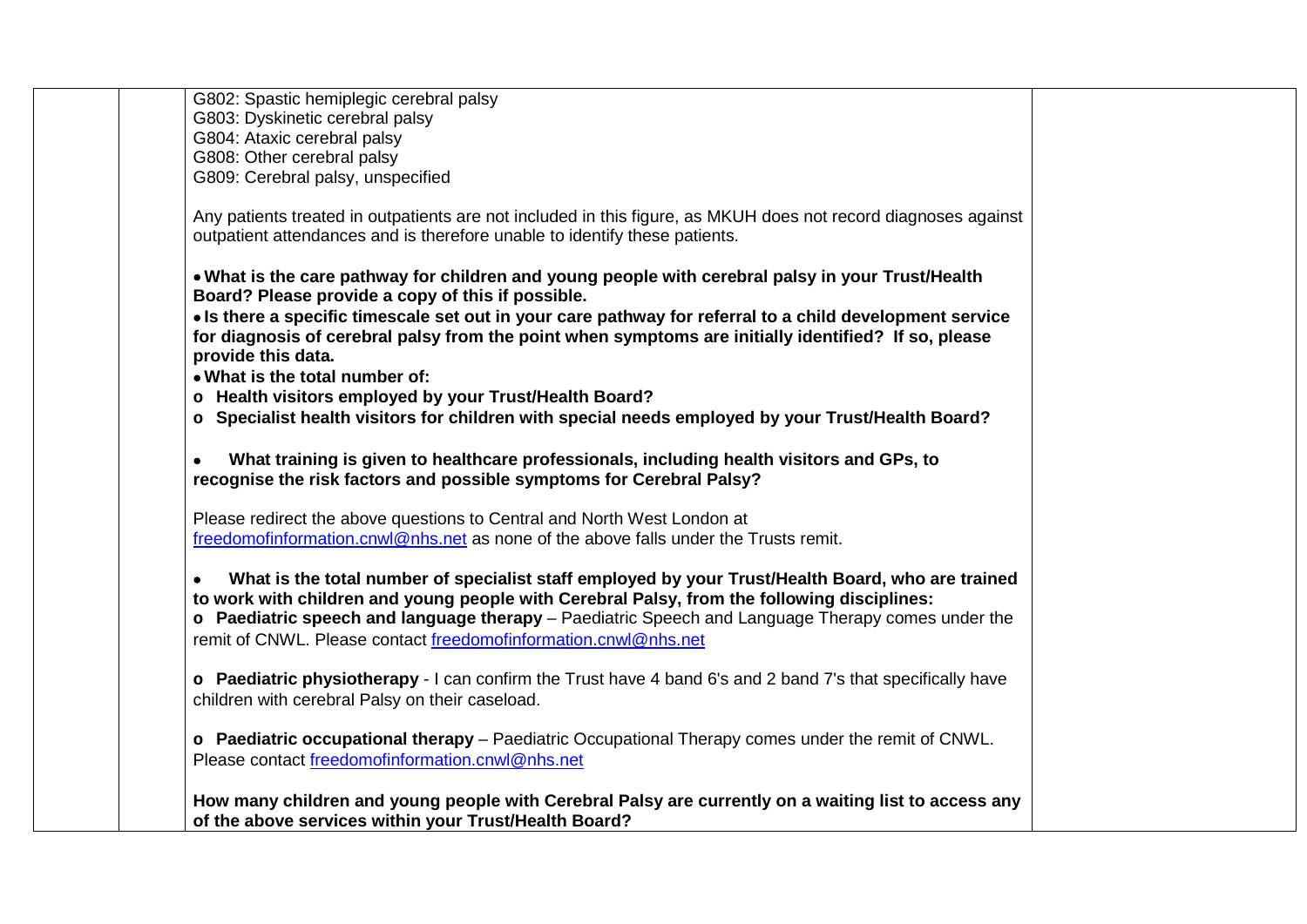|               |      | Usually we would not have any patients with a known diagnosis of CP on our waiting list – they would be<br>allocated an appointment straight away even if this was some weeks away                                                                                                                                                                                                                                                                                         |                           |
|---------------|------|----------------------------------------------------------------------------------------------------------------------------------------------------------------------------------------------------------------------------------------------------------------------------------------------------------------------------------------------------------------------------------------------------------------------------------------------------------------------------|---------------------------|
| $22 - 5 - 18$ | 4085 | I am analysing information on hospital trust and would be obliged if you would provide as much of the<br>following information as possible under an FOI request. Wherever possible, please include the name<br>and the version number of all systems:                                                                                                                                                                                                                      |                           |
|               |      | 1. PAS - Cerner Millennium                                                                                                                                                                                                                                                                                                                                                                                                                                                 |                           |
|               |      | <b>EPR</b> - Cerner Millennium                                                                                                                                                                                                                                                                                                                                                                                                                                             |                           |
|               |      | <b>Emergency Department Information System - Cerner Millenium</b><br>3.                                                                                                                                                                                                                                                                                                                                                                                                    |                           |
|               |      | Radiology Information System - HSS Cris<br>4.                                                                                                                                                                                                                                                                                                                                                                                                                              |                           |
|               |      | <b>PACS</b> - Insignia<br>5.                                                                                                                                                                                                                                                                                                                                                                                                                                               |                           |
|               |      | Do you use NHS Mail $\clubsuit$ Or other email solutions used - Other<br>6.                                                                                                                                                                                                                                                                                                                                                                                                |                           |
|               |      | <b>Clinical Noting - Cerner Millennium</b><br>7.                                                                                                                                                                                                                                                                                                                                                                                                                           |                           |
|               |      | 8. Operating Systems $\clubsuit$ By Desktop and By Server o Anti-Virus Vendor - The Trust withholds this<br>information on the basis of the exemption in Section 36(2)(c) of the Freedom of Information Act<br>Section 36(2) - (prejudice to effective conduct of public affairs) This information is being withheld due<br>to the risk associated with revealing information that could be used to compromise the security of<br>infrastructure, systems and information. |                           |
|               |      | <b>Clinical Decision Support Systems</b> - n/a<br>9.                                                                                                                                                                                                                                                                                                                                                                                                                       |                           |
| $22 - 5 - 18$ | 4086 | Please find attached.                                                                                                                                                                                                                                                                                                                                                                                                                                                      | <b>Link to attachment</b> |
| $23 - 5 - 18$ | 4087 | Please may I request a copy of the trust's current Peripheral Intravenous Cannulation Policy.                                                                                                                                                                                                                                                                                                                                                                              |                           |
|               |      | The Trust does not have its own policy we use the guidance in the Marsden Manual 9 <sup>th</sup> edition. This is<br>nationally recognised as the definitive guide to clinical nursing skills. Hard copies are available on all wards<br>and on our Intranet.                                                                                                                                                                                                              |                           |
|               |      | The Royal Marsden Manual of Clinical Nursing Procedures 9 <sup>th</sup> edition<br>Edited by: Lisa Dougherty and Sara Lister<br>Published by: Wiley and Blackwell                                                                                                                                                                                                                                                                                                          |                           |
| $25 - 5 - 18$ | 4088 | Please provide copies of all correspondence between the Trust and: (a) the Department of Health, (b)                                                                                                                                                                                                                                                                                                                                                                       |                           |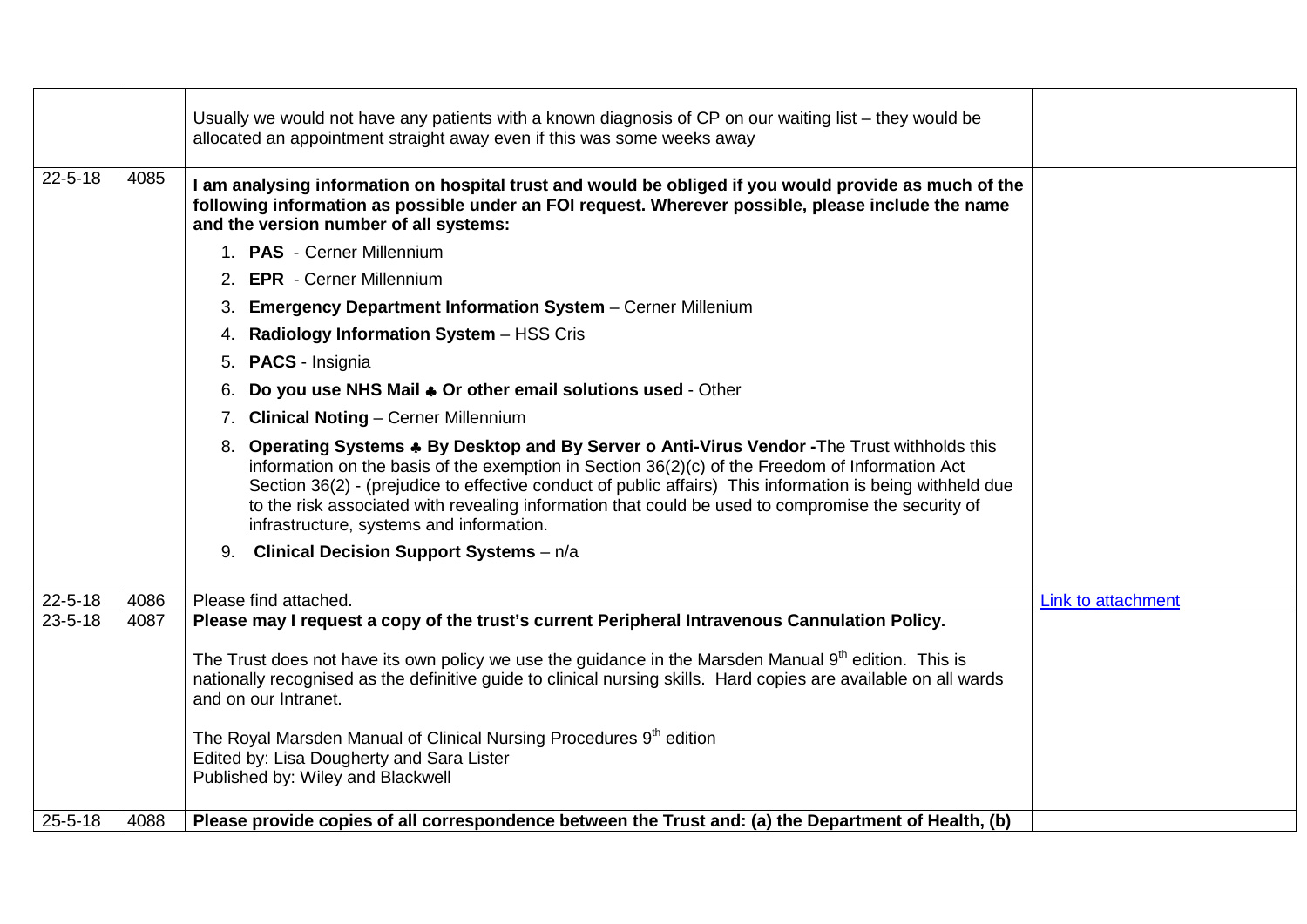|               |      | The Prime Minister's Office.                                                                                                                                                                                                                                                                                                                                 |                    |
|---------------|------|--------------------------------------------------------------------------------------------------------------------------------------------------------------------------------------------------------------------------------------------------------------------------------------------------------------------------------------------------------------|--------------------|
|               |      |                                                                                                                                                                                                                                                                                                                                                              |                    |
|               |      | Please only include correspondence dated within the last 12 months which contains the word<br>"Brexit".                                                                                                                                                                                                                                                      |                    |
|               |      | This should include correspondence from the Trust's chief executive and members of the Board of<br>Directors.                                                                                                                                                                                                                                                |                    |
|               |      | I can confirm that the Trust have no record of any such correspondence.                                                                                                                                                                                                                                                                                      |                    |
| $29 - 5 - 18$ | 4089 | Please see attached.                                                                                                                                                                                                                                                                                                                                         | Link to attachment |
| $30 - 5 - 18$ | 4090 | 1. How many diagnoses of ADHD were there in the CCG in each of the last 10 years<br>2. How many children and adults are currently waiting for an ADHD diagnosis<br>3. What is the average wait for an ADHD diagnosis for Children<br>4. What is the average wait for an ADHD diagnosis for Adults<br>5. What is the CCG target time for an ADHD waiting time |                    |
|               |      | The Trust does not record this information this is obtainable within the community from                                                                                                                                                                                                                                                                      |                    |
|               |      | <b>Central and North West London NHS Foundation Trust</b>                                                                                                                                                                                                                                                                                                    |                    |
|               |      | <b>Trust Headquarters</b>                                                                                                                                                                                                                                                                                                                                    |                    |
|               |      | <b>Stephenson House</b>                                                                                                                                                                                                                                                                                                                                      |                    |
|               |      | 75 Hampstead Road                                                                                                                                                                                                                                                                                                                                            |                    |
|               |      | London                                                                                                                                                                                                                                                                                                                                                       |                    |
|               |      | <b>NW1 2PL</b>                                                                                                                                                                                                                                                                                                                                               |                    |
|               |      | Tel: 020 3214 5700                                                                                                                                                                                                                                                                                                                                           |                    |
| $31 - 5 - 18$ | 4091 | Under the Fol act could you please provide contact details for phone and email for the following<br>members of staff;                                                                                                                                                                                                                                        |                    |
|               |      | <b>Chief executive officer</b><br><b>Deputy CEO</b><br><b>Chief medical officer</b><br><b>Chief nurse</b><br><b>Chief financial officer</b><br><b>Director of workforce</b>                                                                                                                                                                                  |                    |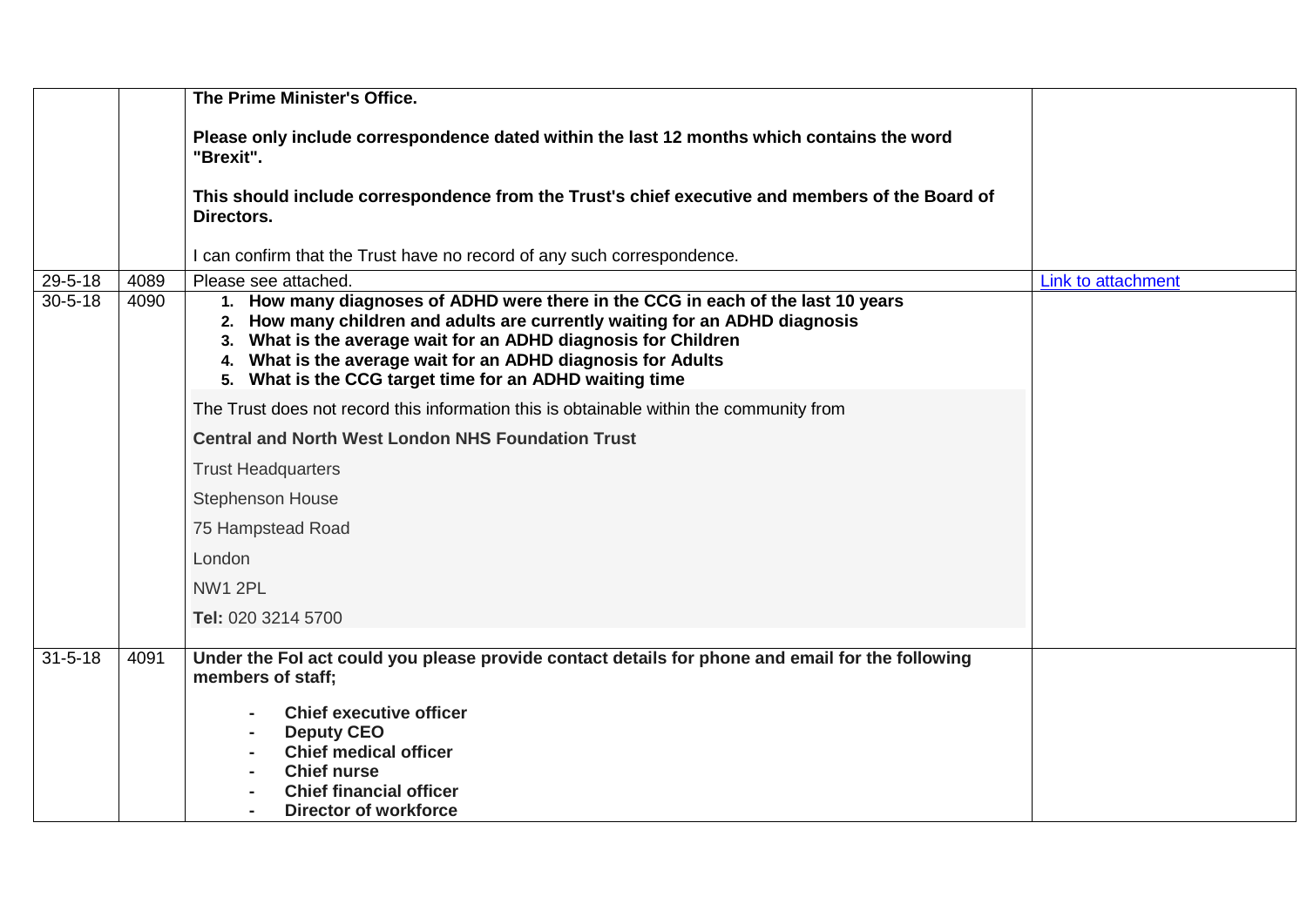|               |      | <b>Director of HR</b>                                                                                                                                                                                                                                                                                                           |                                                   |
|---------------|------|---------------------------------------------------------------------------------------------------------------------------------------------------------------------------------------------------------------------------------------------------------------------------------------------------------------------------------|---------------------------------------------------|
|               |      | The information requested can be found on the Trusts website at :                                                                                                                                                                                                                                                               |                                                   |
|               |      |                                                                                                                                                                                                                                                                                                                                 |                                                   |
|               |      | http://www.mkhospital.nhs.uk/images/comms/BoD/MKUH Org Chart Spring 2017 web.pdf                                                                                                                                                                                                                                                |                                                   |
|               |      | Please note individual staff details are exempt under Section 40 Personal Information (where disclosure may<br>contravene the Data Protection Act) unless permission to release has been granted or they are already in the<br>public domain.                                                                                   |                                                   |
| $31 - 5 - 18$ | 4092 | Q1: What contractual relationships (Master Vendor, Neutral Vendor, Direct Engagement or Other) do<br>you have in place for the supply of AHP locums to the Trust? Please state the name(s) of the various<br>provider/locum agencies used and the relationship with each (e.g. Medacs, direct, Interact, Master<br>Vendor etc.) | <b>Link to spreadsheet</b><br>Link to spreadsheet |
|               |      | The Trust has a call off contract with the agencies and therefore this is "direct engagement".                                                                                                                                                                                                                                  |                                                   |
|               |      | Agencies we use are listed below:-                                                                                                                                                                                                                                                                                              |                                                   |
|               |      | 247 TIME LTD<br>ATLANTIS MEDICAL LTD                                                                                                                                                                                                                                                                                            |                                                   |
|               |      | <b>GLOBE LOCUMS LTD</b>                                                                                                                                                                                                                                                                                                         |                                                   |
|               |      | <b>HCL HEALTHCARE LTD</b>                                                                                                                                                                                                                                                                                                       |                                                   |
|               |      | ID MEDICAL GROUP LTD                                                                                                                                                                                                                                                                                                            |                                                   |
|               |      | JENNIE REEVES RADIOGRAPHERS AGENCY LTD                                                                                                                                                                                                                                                                                          |                                                   |
|               |      | LOCUM PLACEMENT GROUP LTD                                                                                                                                                                                                                                                                                                       |                                                   |
|               |      | <b>LOCUMWORX LTD</b>                                                                                                                                                                                                                                                                                                            |                                                   |
|               |      | LONDON TEACHING POOL LTD                                                                                                                                                                                                                                                                                                        |                                                   |
|               |      | <b>MAXXIMA LTD</b>                                                                                                                                                                                                                                                                                                              |                                                   |
|               |      | MEDICONNECT RECRUITMENT LTD                                                                                                                                                                                                                                                                                                     |                                                   |
|               |      | <b>MEDICSPROLTD</b>                                                                                                                                                                                                                                                                                                             |                                                   |
|               |      | PERTEMPS MEDICAL PROFESSIONALS LTD                                                                                                                                                                                                                                                                                              |                                                   |
|               |      | PLACEMENT GROUP (UK) LTD                                                                                                                                                                                                                                                                                                        |                                                   |
|               |      | PULSE HEALTHCARE LTD                                                                                                                                                                                                                                                                                                            |                                                   |
|               |      | RIG MEDICAL RECRUIT LTD                                                                                                                                                                                                                                                                                                         |                                                   |
|               |      |                                                                                                                                                                                                                                                                                                                                 |                                                   |